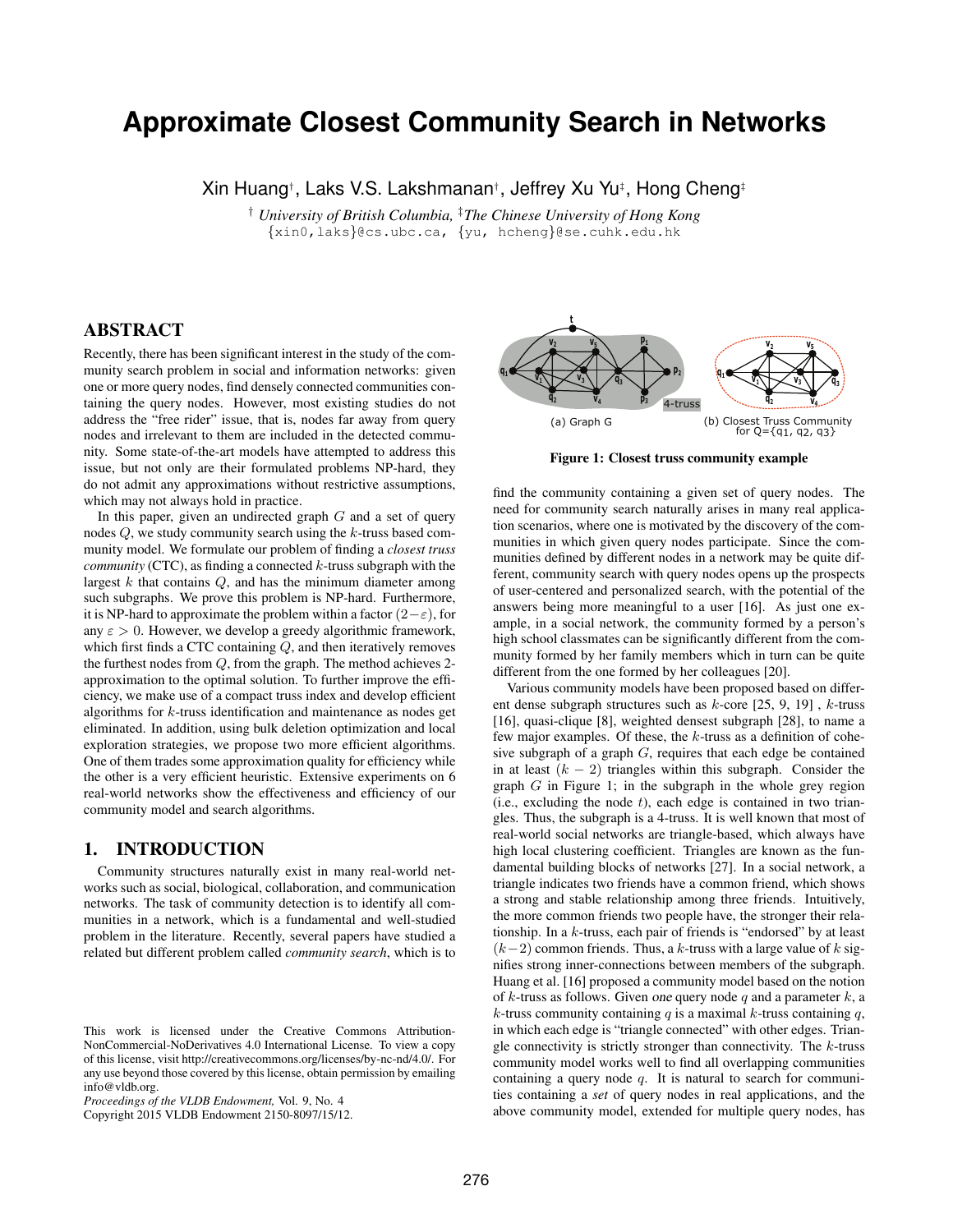the following limitations. Due to the strict requirement of triangle connectivity constraint, the model may fail to discover any community for query nodes. For example, for the graph of Figure 1(a), and query nodes  $Q = \{v_4, q_3, p_1\}$  the above k-truss community model cannot find a qualified community for any  $k$ , since the edges  $(v_4, q_3)$  and  $(q_3, p_1)$  are not triangle connected in any k-truss. A detailed comparison of various community search models and techniques can be found in the Section 7.

In this paper, we study the problem of *close community search*, i.e., given a set of query nodes, find a dense connected subgraph that contains the query nodes, in which nodes are close to each other. As a qualifying cohesive structure, we use the notion of  $k$ truss for modeling a densely connected community, which inherits several good structural properties, such as  $k$ -edge connectivity, bounded diameter and hierarchical structure. In addition, to ensure every node included in the community is tightly related to query nodes and other nodes included in the community reported, we use graph diameter to measure the closeness of all nodes in the community. Thus, based on  $k$ -truss and graph diameter, we propose a novel community model as closest truss community (CTC), which requires that the all query nodes are connected in this community, the graph structure is a  $k$ -truss with the largest trussness  $k$ . In general, several such candidate communities may exist. Some of them may suffer from the so-called "free rider effect" formally defined and studied in [28]. While we discuss this in detail in Section 3.2, we illustrate it with an example here. In Figure  $1(a)$ , for the query nodes  ${q_1, q_2, q_3}$ , the subgraph shaded grey is a 4-truss containing the query nodes. It includes the nodes  $p_1, p_2, p_3$  which are intuitively not relevant to the query nodes. Specifically, they are all far away from  $q_1$  and can be regarded as "free riders". This 4-truss is said to suffer from the free rider effect. On the other hand, the subgraph without the nodes  $\{p_1, p_2, p_3\}$  is also a 4-truss, it has the smallest diameter among all 4-trusses containing the query nodes, and does not suffer from the free rider effect. Motivated by this, we define a closest truss community as a connected  $k$ -truss with the largest  $k$ containing the query nodes and having the smallest diameter. We show that such a definition avoids the free rider effect. A connected  $k$ -truss with the largest  $k$  containing given query nodes can be found in polynomial time. However, as we show, finding such a k-truss with the minimum diameter is NP-hard and it is hard to approximate within a factor better than 2. Here, the approximation is w.r.t. the minimum diameter. On the other hand, we develop a greedy strategy for finding a CTC that delivers a 2-approximation to the optimal solution, thus essentially matching the lower bound. In order to make our algorithm scalable to large real networks, we propose two techniques. One of them is based on bulk deletion of nodes far away from query nodes. The second is a heuristic exploration of the local neighborhood of a Steiner tree containing the query nodes. The challenge here is that a naive application of Steiner trees may yield a  $k$ -truss with a low value of  $k$ , which is undesirable. We address this challenge by developing a new notion of distances based on edge trussness. Specifically, we make the following contributions in this paper.

- We propose a novel community search model called *closest truss community* (CTC) and motivate the problem of finding CTC containing given query nodes (Section 2).
- We analyze the structural and computational properties of CTC and show that it avoids the free rider effect, is NPhard to compute exactly or to approximate within a factor of  $(2 - \varepsilon)$ , for any  $\varepsilon > 0$  (Section 3).
- We develop a greedy 2-approximation algorithm for finding a CTC given a set of query nodes. The algorithm is based on

#### Table 1: Frequently Used Notations

| Notation             | Description                                              |  |  |  |
|----------------------|----------------------------------------------------------|--|--|--|
| $G = (V(G), E(G))$   | An undirected and connected simple graph $G$             |  |  |  |
| n; m                 | The number of vertices/edges in $G$                      |  |  |  |
| N(v)                 | The set of neighbors of $v$                              |  |  |  |
| $\sup_H(e)$          | The <i>support</i> of edge $e$ in $H$                    |  |  |  |
| $\tau(H)$            | Trussness of graph $H$                                   |  |  |  |
| $\tau(e)$            | Trussness of edge e                                      |  |  |  |
| $\tau(v)$            | Trussness of vertex $v$                                  |  |  |  |
| $\overline{\tau}(S)$ | The maximum trussness of connected graphs containing $S$ |  |  |  |
| diam(H)              | The diameter of graph $H$                                |  |  |  |
| $dist_H(v, u)$       | The shortest distance between $v$ and $u$ in $H$         |  |  |  |
| $dist_H(R,Q)$        | $dist_H(R,Q) = \max_{v \in R, u \in Q} dist_H(v,u)$      |  |  |  |

finding, in linear time, a connected  $k$ -truss with maximum  $k$ containing the query nodes, using a simple truss index. Then successively nodes far away from the query nodes are eliminated (Section 4).

- We further speed up CTC search in two ways: (1) we make use of a clever bulk deletion strategy and (2) find a Steiner tree of the query nodes and expand it into a  $k$ -truss by exploring the local neighborhood of the Steiner tree. The first of these slightly degrades the approximation factor while the second is a heuristic (Section 5).
- We extensively experiment with the various algorithms on 6 real networks. Our results show that our closest truss community model can efficiently and effectively discover the queried communities on real-world networks with groundtruth communities. (Section 6).

In Section 7, we present a detailed comparison with related work. In Section 7.1, we discuss alternative candidates for community models and provide a rationale for our design decisions. We summarize the paper in Section 8.

# 2. PROBLEM DEFINITION

We consider an undirected, unweighted simple graph  $G = (V(G)),$  $E(G)$ ) with  $n = |V(G)|$  vertices and  $m = |E(G)|$  edges. We denote the set of neighbors of a vertex v by  $N(v)$ , i.e.,  $N(v) = \{u \in$  $V: (v, u) \in E$ , and the degree of v by  $d(v) = |N(v)|$ . We use  $d_{max} = \max_{v \in V} d(v)$  to denote the maximum vertex degree in  $G$ . W.l.o.g we assume in this paper that the graph  $G$  we consider is connected. Note that this implies that  $m \geq n - 1$ . Table 1 summarizes the frequently used notations in the paper.

A *triangle* in G is a cycle of length 3. Let  $u, v, w \in V$  be the three vertices on the cycle, then we denote this triangle by  $\triangle_{uvw}$ . The *support* of an edge  $e(u, v) \in E$  in G, denoted  $sup_G(e)$ , is defined as  $|\{\Delta_{uvw} : w \in V\}|$ . When the context is obvious, we drop the subscript and denote the support as  $sup(e)$ . Based on the definition of  $k$ -truss [6, 27], we define a connected  $k$ -truss as follows.

DEFINITION 1 (CONNECTED K-TRUSS). *Given a graph* G *and an integer* k*, a connected* k*-truss is a connected subgraph*  $H \subseteq G$ *, such that*  $\forall e \in E(H)$ *, sup*<sub> $H(e) \geq (k-2)$ *.*</sub>

Intuitively, a connected  $k$ -truss is a connected subgraph such that each edge  $(u, v)$  in the subgraph is "endorsed" by  $k - 2$  common neighbors of  $u$  and  $v$  [6]. In a connected  $k$ -truss graph, each node has degree at least  $k - 1$  and a connected k-truss is also a  $(k - 1)$ core [2]. Next, we define the *trussness* of a subgraph, an edge, and a vertex as follows.

DEFINITION 2 (TRUSSNESS). *The trussness of a subgraph* H  $\subseteq$  *G* is the minimum support of an edge in *H* plus 2, i.e.,  $\tau$ (*H*) =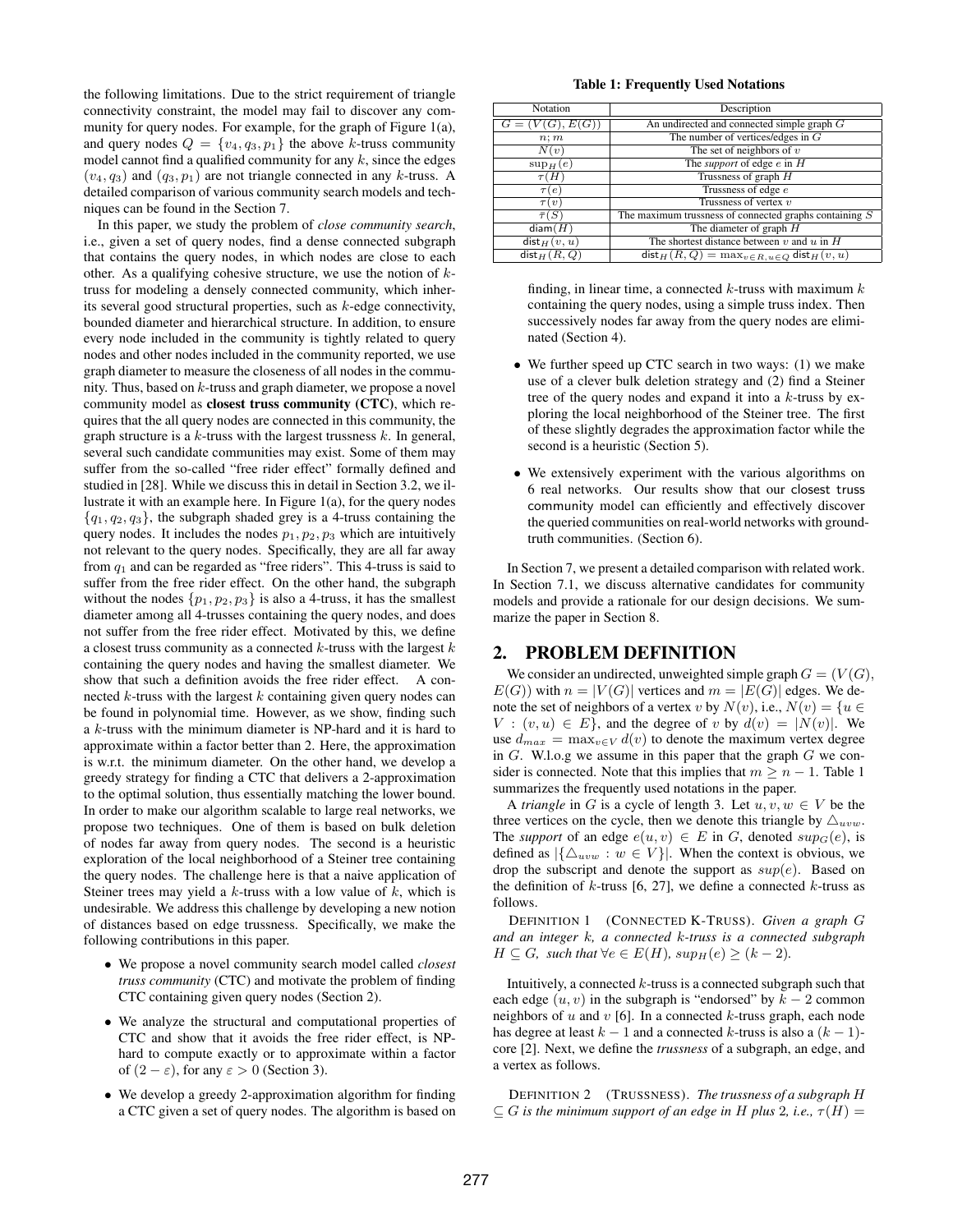$2 + \min_{e \in E(H)} \{ \sup_H(e) \}.$  The trussness of an edge  $e \in E(G)$ *is*  $\tau(e) = \max_{H \subseteq G \wedge e \in E(H)} {\{\tau(H)\}}$ *. The trussness of a vertex*  $v \in V(G)$  *is*  $\tau(v) = \max_{H \subset G \wedge v \in V(H)} \{\tau(H)\}.$ 

Consider the graph G in Figure 1(a). Edge  $e(q_2, v_2)$  is contained in three triangles  $\triangle_{q_2v_2q_1}$ ,  $\triangle_{q_2v_2v_1}$  and  $\triangle_{q_2v_2v_5}$ , thus its support is  $sup_G(e(q_2, v_2)) = 3$ . Suppose H is the triangle  $\triangle_{q_2v_2q_1}$ , then the trussness of the subgraph H is  $\tau(H) = 2 + \min_{e \in H} sup_H(e)$ 3, since each edge is contained in one triangle in  $H$ . The trussness of the edge  $e(q_2, v_2)$  is 4, because in the induced subgraph on vertices  $\{q_1, q_2, v_1, v_2\}$ , each edge is contained in two triangles in the subgraph and any subgraph H containing  $e(q_2, v_2)$  has  $\tau(H) \leq 4$ , i.e.,  $\tau(e(q_2, v_2)) = \max_{H \subseteq G \wedge e \in E(H)} \{\tau(H)\} = 4$ . Note that the trussness of an edge e of a graph G could be less than  $sup_G(e)+2$ , e.g.,  $\tau(e(q_2, v_2)) = 4 < 5 = \sup(e(q_2, v_2)) + 2$ . Moreover, the vertex trussness of  $q_2$  is also 4, i.e.  $\tau(q_2) = 4$ .

For a set of vertices  $S \subseteq V(G)$ , we use  $\overline{\tau}(S)$  to denote the maximum trussness of a *connected* subgraph H containing S, i.e.,  $\overline{\tau}(S) = \max_{S \subseteq H \subseteq G \wedge H$  is connected  $\{\tau(H)\}\$ . Notice that by definition, for  $S = \emptyset$ ,  $\bar{\tau}(\emptyset)$  is the maximum trussness of any edge in G. In Figure 1(a), the whole subgraph in the grey region is a 4-truss. There exists no 5-truss in G, and  $\overline{\tau}(\emptyset) = 4$ . We will make use of  $\bar{\tau}(\emptyset)$  in Section 5.

For two nodes  $u, v \in G$ , we denote by  $dist_G(u, v)$  the length of the shortest path between u and v in G, where  $dist_G(u, v) = +\infty$ if  $u$  and  $v$  are not connected. We make use of the notions of graph query distance and diameter in the rest of the paper.

DEFINITION 3 (QUERY DISTANCE). *Given a graph* G *and a set of query nodes*  $Q \subset V$ *, for each vertex*  $v \in G$ *, the vertex query distance of* v *is the maximum length of a shortest path from* v *to a query node*  $q \in Q$ *, i.e.,* dist $_G(v, Q) = \max_{q \in Q} \text{dist}_G(v, q)$ *. For a subgraph*  $H \subseteq G$ *, the graph query distance of*  $H$  *is defined as*  $dist_G(H, Q) = \max_{u \in H} dist_G(u, Q) = \max_{u \in H, q \in Q} dist_G(u, q).$ 

DEFINITION 4 (GRAPH DIAMETER). *The diameter of a graph* G *is defined as the maximum length of a shortest path in* G*, i.e.,*  $\textsf{diam}(G) = \max_{u,v \in G} \{\textsf{dist}_G(u,v)\}.$ 

For the graph G in Figure 1(a) and  $Q = \{q_2, q_3\}$ , the vertex query distance of  $v_2$  is dist $G(v_2, Q) = \max_{q \in Q} \{dist_G(v_2, q)\}$  $= 2$ , since dist<sub>G</sub> $(v_2, q_3) = 2$  and dist<sub>G</sub> $(v_2, q_2) = 1$ . Let H be the subgraph of Figure 1(a) shaded in grey. Then query distance of  $H$ is dist<sub>G</sub>(H, Q) = 3. The diameter of H is diam(H) = 4.

On the basis of the definitions of  $k$ -truss and graph diameter, we define the *closest truss community* in a graph G as follows.

DEFINITION 5 (CLOSEST TRUSS COMMUNITY). *Given a graph* G *and a set of query nodes* Q*,* G 0 *is a closest truss community (CTC), if* G 0 *satisfies the following two conditions:*

- $(1)$  Connected  $k$ -Truss.  $G'$  is a connected  $k$ -truss containing  $Q$ with the largest k, i.e.,  $Q \subseteq G' \subseteq G$  and  $\forall e \in E(G')$ ,  $sup(e) \geq k-2;$
- (2) Smallest Diameter. G' is a subgraph of smallest diameter satisfying condition (1). That is,  $\bar{\nexists} G^{\prime\prime} \subseteq G$ , such that  $diam(G^{\prime\prime})$  $\langle$  diam(G'), and G'' satisfies condition (1).

Condition (1) requires that the closest community containing the query nodes  $Q$  be densely connected. In addition, Condition  $(2)$ makes sure that each node is as close as possible to every other node in the community, including the query nodes. We next illustrate the notion of CTC as well as the consequence of considering Conditions (1) and (2) in different order.

EXAMPLE 1. In Definition 5, we firstly consider the connected  $k$ -truss of  $G$  containing query nodes with the largest trussness, and then among such subgraphs, regard the one with the smallest diameter as the closest truss community. Consider the graph  $G$  in Figure 1(a), and  $Q = \{q_1, q_2, q_3\}$ ; the subgraph in the region shaded grey is a 4-truss containing  $Q$ , and is a subgraph with the largest trussness that contains Q, and has diameter 4. Notice that in Figure 1(a), although the nodes  $p_1, p_2, p_3$  belong to the 4-truss and are strongly connected with  $q_3$ , they are far away from the query node  $q_1$ . Figure 1(b) shows another 4-truss containing Q but not  $p_1, p_2, p_3$ , and its diameter is 3. It can be verified that this is the 4truss with the smallest diameter. Thus, by Condition (2) of Definition 5, the 4-truss graph in Figure 1(a) will not be regarded the closest truss community, whereas the one in Figure 1(b) is indeed the CTC. Intuitively, the nodes  $p_1, p_2, p_3$  are "free riders" that belong to a community defined only using Condition (1), and are avoided by Condition (2). We will see in Section 3.2 that the definition of CTC above avoids the so-called "free rider effect".  $\Box$ 

EXAMPLE 2. Suppose we apply the conditions in Definition 5 in the opposite order. That is, we first minimize the diameter among connected subgraphs of  $G$  containing  $Q$  and look for the  $k$ -truss subgraph with the largest  $k$  among those. Firstly, we find that the cycle of  $\{(q_1, t), (t, q_3), (q_3, v_4), (v_4, q_2), (q_2, q_1)\}\$ is the connected subgraph containing Q with the smallest diameter 2. Then, we find that this cycle is also the  $k$ -truss subgraph with the largest  $k$  containing itself. However, it is only a 2-truss, which has a loosely connected structure compared to Figure 1(b). This justifies the choice of the order in which Conditions (1) and (2) should be applied.  $\square$ 

We discuss several natural candidates for community models in Section 7.1 and provide a rationale for our design decisions. We have a choice between minimizing diameter or minimizing query distance. We address this choice in Section 3.2: Example 3 illustrates the value added by minimizing the diameter over minimizing just the query distance. The problem of closest truss community (CTC) search studied in this paper is stated as follows.

PROBLEM 1 (CTC-Problem). *Given a graph* G(V, E) *and a set of query vertices*  $Q = \{v_1, ..., v_r\} \subseteq V$ *, find a closest truss community containing* Q*.*

# 3. PROBLEM ANALYSIS

## 3.1 Structural Properties

Since our closest truss community model is based on the concept of k-truss, the communities caputure good structral properties of k-truss, such as *k-edge-connected* and *hierarchical structure*. In addition, since CTC is required to have minimum diameter, it also has *bounded diameter*. As a result, CTC avoids the "free rider effect" [25, 28] (see Section 3.2).

Small diameter, k-edge-connected, hierarchical structure. First, the diameter of a connected  $k$ -truss with  $n$  vertices is no more than  $\lfloor \frac{2n-2}{k} \rfloor$  [6]. The diameter of a community is considered as an important feature of a community  $[11]$ . Moreover, a k-truss community is  $(k - 1)$ -edge-connected [6], as it remains connected whenever fewer than  $k - 1$  edges are removed [13]. In addition, k-truss based community has *hierarchical structure* that represents the cores of a community at different levels of granularity [16], that is, k-truss is always contained in the  $(k - 1)$ -truss for any  $k \geq 3$ .

**Largest**  $k$ . We have a trivial upper bound on the maximum possible trussness of a connected  $k$ -truss containing the query nodes.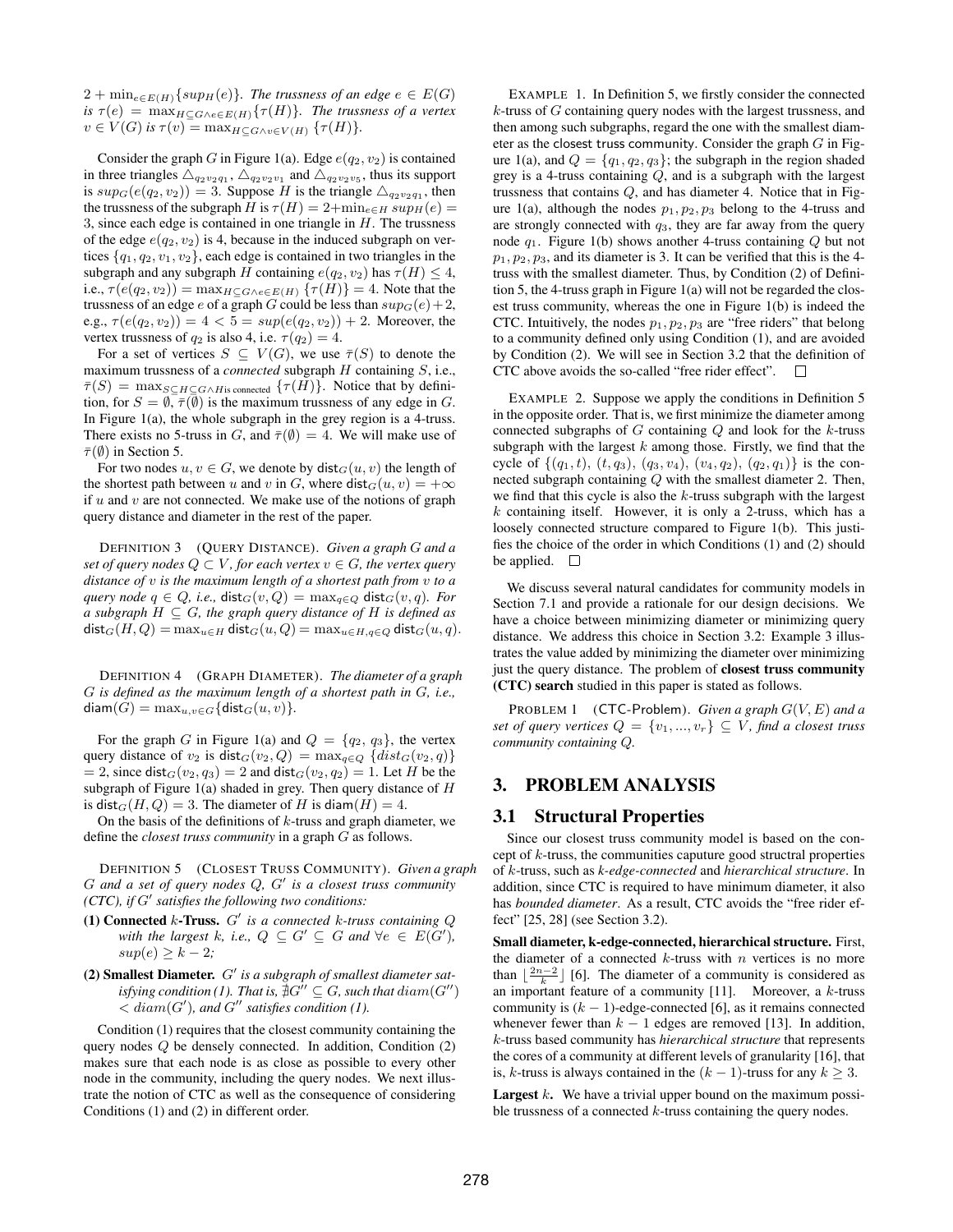LEMMA 1. *For a connected* k*-truss* H *satisfying definition of CTC for* Q, we have  $k \leq \min \{ \tau(q_1), ..., \tau(q_r) \}$  holds.

PROOF. First, we have  $Q \subseteq H$ . For each node  $q \in Q$ , q cannot be contained in a k-truss in G, whenever  $k > \tau(q)$ . Thus, the fact that H is a k-truss subgraph containing Q implies that  $k \leq$  $\min\{\tau(q_1), ..., \tau(q_r)\}. \quad \Box$ 

Lower and upper bounds on diameter. Since the distance function satisfies the triangule inequality, i.e., for all nodes  $u, v, w$ ,  $dist_G(u, v) \leq dist_G(u, w) + dist_G(w, v)$ , we can express the lower and upper bounds on the graph diameter in terms of the query distance as follows.

LEMMA 2. For a graph  $G(V, E)$  and a set of nodes  $Q \subseteq G$ , *we have*  $\textsf{dist}_G(G, Q) \leq \textsf{diam}(G) \leq 2\textsf{dist}_G(G, Q)$ .

PROOF. First, the diameter diam(G) =  $\max_{v, u \in G}$  dist $_G(v, u)$ , which is clearly no less than dist $_G(G, Q) = \max_{v \in G, q \in Q} \text{dist}_G(v, q)$ for  $Q \subseteq G$ . Thus,  $dist_G(G, Q) \leq diam(G)$ . Second, suppose that the longest shortest path in G is between v and u. Then  $\forall q \in Q$ , then we have diam(G) = dist(v, u)  $\leq$  dist(v, q)+ dist(q, u)  $\leq$ 2dist<sub>G</sub> $(G, Q)$ . The lemma follows.  $\Box$ 

## 3.2 Free Rider Effect

In previous work on community detection, researchers [25, 28] have identified an undesirable phenomenon called "free rider effect". Intuitively, if a definition of community admits irrelevant subgraphs in the detected community, we refer to such irrelevant subgraphs as free riders. For instance, suppose we use the classic density definition of average internal degree  $\frac{|E|}{|V|}$  as the community goodness metric. Then for a set of query nodes  $Q$ , the community is a subgraph containing  $Q$  with the maximum density. Then, any local community for Q merged with the densest subgraph part will increase the community density. However, the densest subgraph may be disconnected from or irrelevant to query nodes. This shows the simple density metric suffers from the free rider effect. Wu et al. [28] show that several other goodness metrics including minimum degree, local modularity, and external conductance suffer from the free rider effect. Following Wu et al. [28], we define the free rider effect as follows. Typically, a community definition is based on a goodness metric  $f(H)$  for a subgraph  $H$ : subgraphs with minimum<sup>1</sup>  $f(H)$  value are defined as communities. E.g., for our CTC problem, diameter is the goodness metric: among all subgraphs with maximum trussness, the smaller the diameter of  $H$ , the better it is as a community. The definition of free rider effect is based on this goodness metric. We term a community query independent if it is the solution to the community search with Q set to ∅.

DEFINITION 6 (FRE). *Given a non-empty query* Q*, let* H *be a solution to a community definition based on a goodness metric* f(.)*. Let* H<sup>∗</sup> *be a (global or local) optimum solution, which is*  $query$ -independent. If  $f(H \cup H^*) \leq f(H)$ , we say that the defini*tion suffers from free rider effect. Here, nodes in* H<sup>∗</sup> \H *are called* free riders *for the query* Q *and community* H*.*

EXAMPLE 3. Consider Figure 2, showing a graph  $G$  and query nodes  $Q = \{q_1, q_2\}$ . It also shows subgraphs  $G_1$  and  $G_2$ . All three graphs –  $G, G_1$ , and  $G_2$  – are 4-trusses containing Q. The query distance of the star node  $r$  is 3, while that for all other nodes is at most 2. Thus, the query distance of  $G$  is 3. The subgraph  $G_1$  has



Figure 2: A graph G with  $Q = \{q_1, q_2\}.$ 

the minimum query distance 2 among all 4-trusses containing Q. However, its diameter is 3, as the distance between square node  $v$ and circle node  $p$  is 3. On the other hand, the subgraph  $G_2$ , while having the same query distance as  $G_1$ , has a strictly smaller diameter 2. It has the minimum diameter among all 4-trusses containing  $Q$ .

Both the star node and the square nodes are free riders. The star node is the furthest from query node  $q_2$  and its removal from  $G$ leaves the trussness unchanged. The square nodes have the same query distance 2 as the circle node  $p$ . However, the square nodes are not close enough to *other* nodes of the community: e.g., their distance to circle node  $p$  is 3. Unlike the circle nodes, removal of square nodes leaves the trussness unchanged. Thus, the square nodes are also free riders, while the circle nodes aren't. Minimizing query distance among 4-trusses eliminates the free rider star node but not the square free rider nodes, while minimizing diameter eliminates both free riders.

We next show that our definition of CTC avoids the problem of free rider effect.

In general, there may be multiple CTCs  $H$ , i.e., connected  $k$ trusses with maximum trussness containing  $Q$  with the minimum diameter. For example, consider the graph  $G$  in Figure 1 and  $Q =$  ${q_3}$ . The subgraphs of G induced respectively by  ${q_3, p_1, p_2, p_3}$ and  ${q_3, v_3, v_4, v_5}$  are both 4-trusses with diameter 1. Both happen to be maximal in that they are not contained in any other 4-truss with this property.

PROPOSITION 1. *For any graph* G *and query nodes*  $Q \subset V(G)$ *, there is a solution* H *to the CTC search problem such that for all query-independent optimal solutions* H<sup>∗</sup> *, either* H<sup>∗</sup> = H*, or* H ∪ H<sup>∗</sup> *is disconnected, or* H ∪ H<sup>∗</sup> *has a strictly larger diameter than* H*.*

PROOF. Let  $\mathcal{C}(G, Q)$  denote the set of optimal solutions to the CTC search problem on graph G and query nodes  $Q$ .  $\mathcal{C}(G, Q)$  is partially ordered w.r.t. the graph containment order  $\subseteq$ . Let H be any maximal element of  $\mathcal{C}(G,\tilde{\mathcal{Q}})$ , let  $H^*$  be any query-independent optimal solution, and consider  $H \cup H^*$ . Assume w.l.o.g. that  $(H^* \setminus H) \neq \emptyset$ . Suppose that  $H \cup H^*$  is a connected k-truss with maximum trussness containing Q, and diam $(H \cup H^*)$   $\leq$ diam(H). This contradicts the maximality of H.  $\Box$ 

## 3.3 Hardness and Approximation

Hardness. In the following, we show the CTC-Problem is NPhard. Thereto, we define the decision version of the CTC-Problem.

PROBLEM 2 (CTCk-Problem). *Given a graph* G(V, E)*, a set of query nodes*  $Q = \{v_1, ..., v_r\} \subseteq V$  *and parameters k and d, test whether* G *contains a connected* k*-truss subgraph with diameter at most* d*, that contains* Q*.*

THEOREM 1. *The* CTCk*-*Problem *is NP-hard.*

PROOF. We reduce the well-known NP-hard problem of Maximum Clique (decision version) to CTCk-Problem. Given a graph  $G(V, E)$  and number k, the Maximum Clique Decision problem is

<sup>&</sup>lt;sup>1</sup>We use minimum w.l.o.g.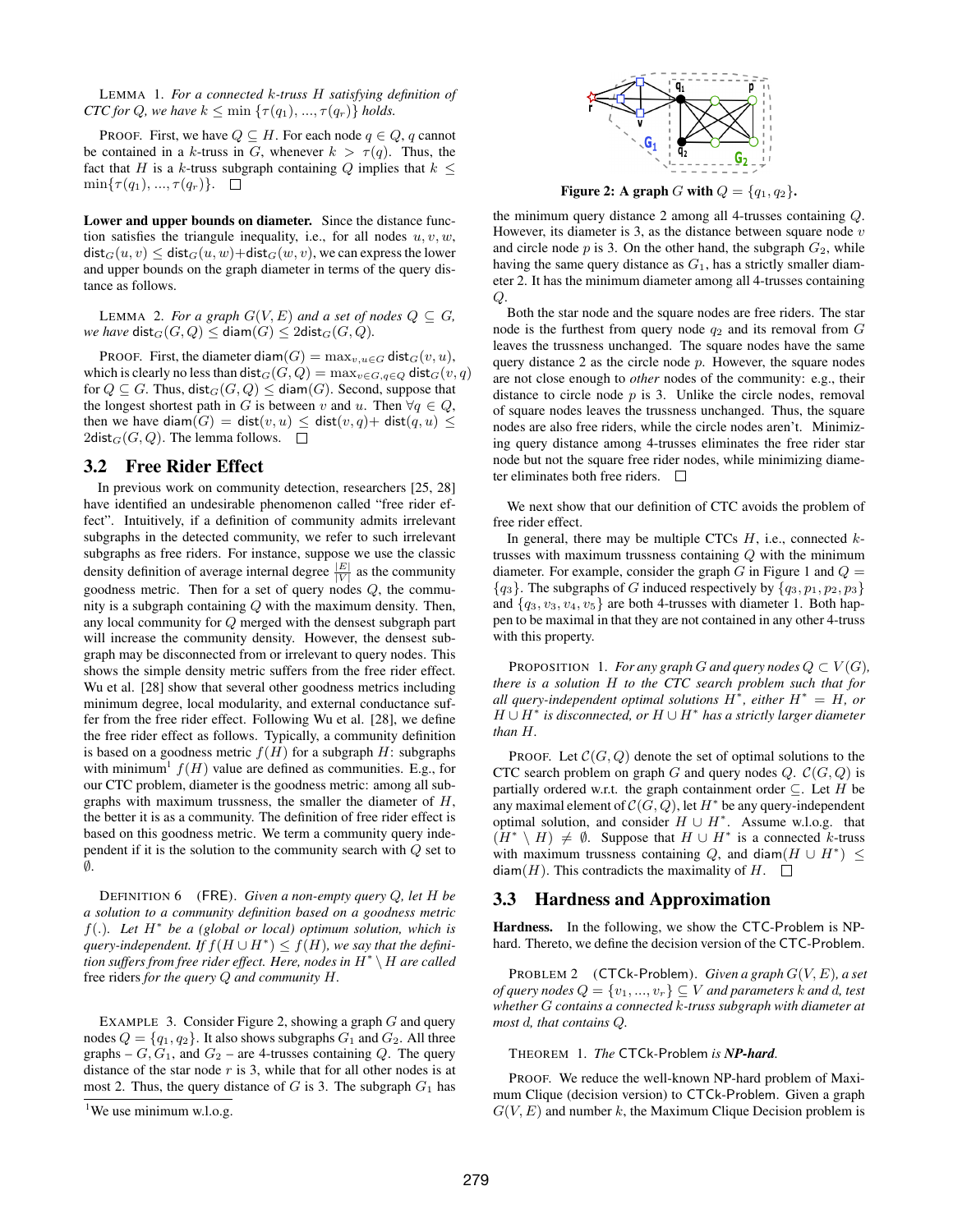to check whether  $G$  contains a clique of size  $k$ . From this, construct an instance of  $CTCk$ -Problem, consisting of graph  $G$ , parameters k and  $d = 1$ , and the empty set of query nodes  $Q = \emptyset$ . We show that the instance of the Maximum Clique Decision problem is a YES-instance iff the corresponding instance of CTCk-Problem is a YES-instance. Clearly, any clique with at least  $k$  nodes is a connected  $k$ -truss with diameter 1. On the other hand, given a solution H for CTCk-Problem, H must contain at least k nodes since H is a k-truss, and  $diam(H) = d = 1$ , which implies H is a clique.  $\square$ 

The hardness of CTC-Problem follows from this. The next natural question is whether CTC-Problem can be approximated.

**Approximation.** For  $\alpha \geq 1$ , we say that an algorithm achieves an  $\alpha$ -approximation to the closest truss community (CTC) search problem if it outputs a connected k-truss subgraph  $H \subseteq G$  such that  $Q \subseteq H$ ,  $\tau(H) = \tau(H^*)$  and  $\text{diam}(H) \leq \alpha \cdot \text{diam}(H^*),$ where  $H^*$  is the optimal CTC. That is,  $H^*$  is a connected k-truss with the largest k s.t.  $Q \subseteq H^*$ , and  $diam(H^*)$  is the minimum among all such CTCs containing Q. Notice that the trussness of the output subgraph H matches that of the optimal solution  $H^*$ and that the approximation is only w.r.t. the diameter: the diameter of H is required to be no more than  $\alpha \cdot diam(H^*)$ .

Non-Approximability. We next prove that CTC-Problem cannot be approximated within a factor better than 2. We establish this result through a reduction, again from the Maximum Clique Decision problem to the problem of approximating CTC-Problem, given k. In the next section, we develop a 2-approximation algorithm for CTC-Problem, thus essentially matching this lower bound. Notice that the CTC-Problem with given parameter  $k$  is essentially the CTCk-Problem.

THEOREM 2. *Unless*  $P = NP$ *, for any*  $\varepsilon > 0$ *, the* CTC-Problem *with given parameter* k *cannot be approximated in polynomial time within a factor*  $(2 - \varepsilon)$  *of the optimal.* 

**Proof Sketch:** We can show that a  $(2 - \varepsilon)$ -approximation algorithm for the CTC-Problem with given parameter  $k$  can be used to distinguish between the YES and NO instances of the Maximum Clique Decision problem.  $\Box$ 

# 4. ALGORITHMS

In this section, we present a greedy algorithm called Basic for the CTC search problem. Then, we show that this algorithm achieves a 2-approximation to the optimal result. Finally, we discuss procedures for an efficient implementation of the algorithm and analyze its time and space complexity.

# 4.1 Basic Algorithmic Framework

Here is an overview of our algorithm Basic. First, given a graph  $G$  and query nodes  $Q$ , we find a maximal connected  $k$ -truss, denoted as  $G_0$ , containing Q and having the largest trussness. As  $G_0$ may have a large diameter, we iteratively remove nodes far away from the query nodes, while maintaining the trussness of the remainder graph at  $k$ .

Algorithm. Algorithm 1 outlines a framework for finding a closest truss community based on a greedy strategy. For query nodes Q, we first find a maximal connected k-truss  $G_0$  that contains Q, s.t.  $k =$  $\tau(G_0)$  is the largest (line 1). Then, we set  $l = 0$ . For all  $u \in G_l$ and  $q \in Q$ , we compute the shortest distance between u and q (line 4), and obtain the vertex query distance  $dist_{G_l}(u, Q)$ . Among all vertices, we pick up a vertex  $u^*$  with the maximum dist $_{G_l}(u^*, Q)$ , which is also the graph query distance  $dist_{G_l}(G_l, Q)$  (lines 5-6).

#### Algorithm 1 Basic  $(G, Q)$

**Input:** A graph  $G = (V, E)$ , a set of query nodes  $Q = \{q_1, ..., q_r\}$ . **Output:** A connected  $k$ -truss  $R$  with a small diameter.

- 1: Find a maximal connected  $k$ -truss containing  $Q$  with the largest  $k$  as  $G_0$ ; //see Algorithm 2
- 2:  $l \leftarrow 0$ ;
- 3: while connect<sub> $G_l$ </sub> $(Q)$  = true do
- 4: Compute dist $G_l(q, u)$ ,  $\forall q \in Q$  and  $\forall u \in G_l$ ;
- 5:  $u^* \leftarrow \arg \max_{u \in G_l} \textsf{dist}_{G_l}(u, Q);$
- $6:$  dist $_{G_l}(G_l,Q) \leftarrow \textsf{dist}_{G_l}(u^*,Q);$
- 7: Delete  $u^*$  and its incident edges from  $G_l$ ;
- 8: Maintain  $k$ -truss property of  $G_l$ ; //see Algorithm 3
- 9:  $G_{l+1} \leftarrow G_l; l \leftarrow l+1;$
- 10:  $R \leftarrow \arg \min_{G' \in \{G_0, ..., G_{l-1}\}} \textsf{dist}_{G'}(G', Q);$

Next, we remove the vertex  $u^*$  and its incident edges from  $G_l$ , and delete any nodes and edges needed to restore the k-truss property of  $G_l$  (lines 7-8). We assign the updated graph as a new  $G_l$ . Then, we repeat the above steps until  $G_l$  does not have a connected subgraph containing  $Q$  (lines 3-9). Finally, we terminate by outputting graph  $R$  as the closest truss community, where  $R$  is any graph  $G' \in \{G_0, ..., G_{l-1}\}\$  with the smallest graph query distance dist $_{G'}(G', Q)$  (line 10). Note that each intermediate graph  $G' \in \{G_0, ..., G_{l-1}\}\$  is a k-truss with the maximum trussness as required.

EXAMPLE 4. We apply Algorithm 1 on G in Figure 1 for  $Q =$  ${q_1, q_2, q_3}$ *. First, we obtain the 4-truss subgraph*  $G_0$  *shaded in grey, using a procedure we will shortly explain. Then, we compute all shortest distances, and get the maximum vertex query distance*  $as$  dist $_{G_0}(p_1, Q) = 4$ *, and*  $u^* = p_1$ *. We delete node*  $p_1$  *and its incident edges from*  $G_0$ *; we also delete*  $p_2$  *and*  $p_3$ *, in order to restore the 4-truss property. The resulting subgraph is* G1*. Any further deletion of a node in the next iteration of the while loop will induce a series of deletions in line 8, eventually making the graph disconnected or containing just a part of query nodes. As a result, the output graph* R*, shown in Figure 1(b), is just* G1*. Also*  $dist_R(R, Q) = 3$ , and R happens to be the exact CTC with diame*ter* 3*, which is optimal.*

# 4.2 Approximation Analysis

Algorithm 1 can achieve 2-approximation to the optimal solution, that is, the obtained connected  $k$ -truss community  $R$  satisfies  $Q \subseteq R$ ,  $\tau(R) = \tau(H^*)$  and diam $(R) \leq 2$ diam $(H^*)$ , for any optimal solution  $H^*$ . Since any graph in  $\{G_0, ..., G_{l-1}\}$  is a connceted  $k$ -truss with the largest  $k$  containing  $Q$  by Algorithm 1, and  $R \in \{G_0, ..., G_{l-1}\}\$ , we have  $Q \subseteq R$ , and  $\tau(R) = \tau(H^*)$ . In the following, we will prove that  $\text{diam}(R) \leq 2\text{diam}(H^*)$ . We start with a few key results. For graphs  $G_1, G_2$ , we write  $G_1 \subseteq G_2$  to mean  $V(G_1) \subseteq V(G_2)$  and  $E(G_1) \subseteq E(G_2)$ .

FACT 1. *Given two graphs*  $G_1$  *and*  $G_2$  *with*  $G_1 \subseteq G_2$ *, for*  $u, v \in V(G_1)$ ,  $\operatorname{\sf dist}_{G_2}(u, v) \leq \operatorname{\sf dist}_{G_1}(u, v)$  holds. Moreover, if  $Q \subseteq V(G_1)$ , then  $\textsf{dist}_{G_2}(G_1, Q) \leq \textsf{dist}_{G_1}(G_1, Q)$  also holds.

PROOF. Trivially follows from the fact that  $G_2$  preserves paths between nodes in  $G_1$ .  $\Box$ 

Recall that in Algorithm 1, in each iteration  $i$ , a node  $u^*$  with maximum dist $(u^*,\overline{Q})$  is deleted from  $G_i,$  but dist $_{G_i}(G_i,Q)$  is *not* monotone nonincreasing during the process, hence  $\textsf{dist}_{G_{l-1}}(G_{l-1}, Q)$ is not necessarily the minimum. Note that in Algorithm 1,  $G_l$  is not the last feasible graph (i.e., connected  $k$ -truss containing  $Q$ ), but  $G_{l-1}$  is. The observation is shown in the following lemma.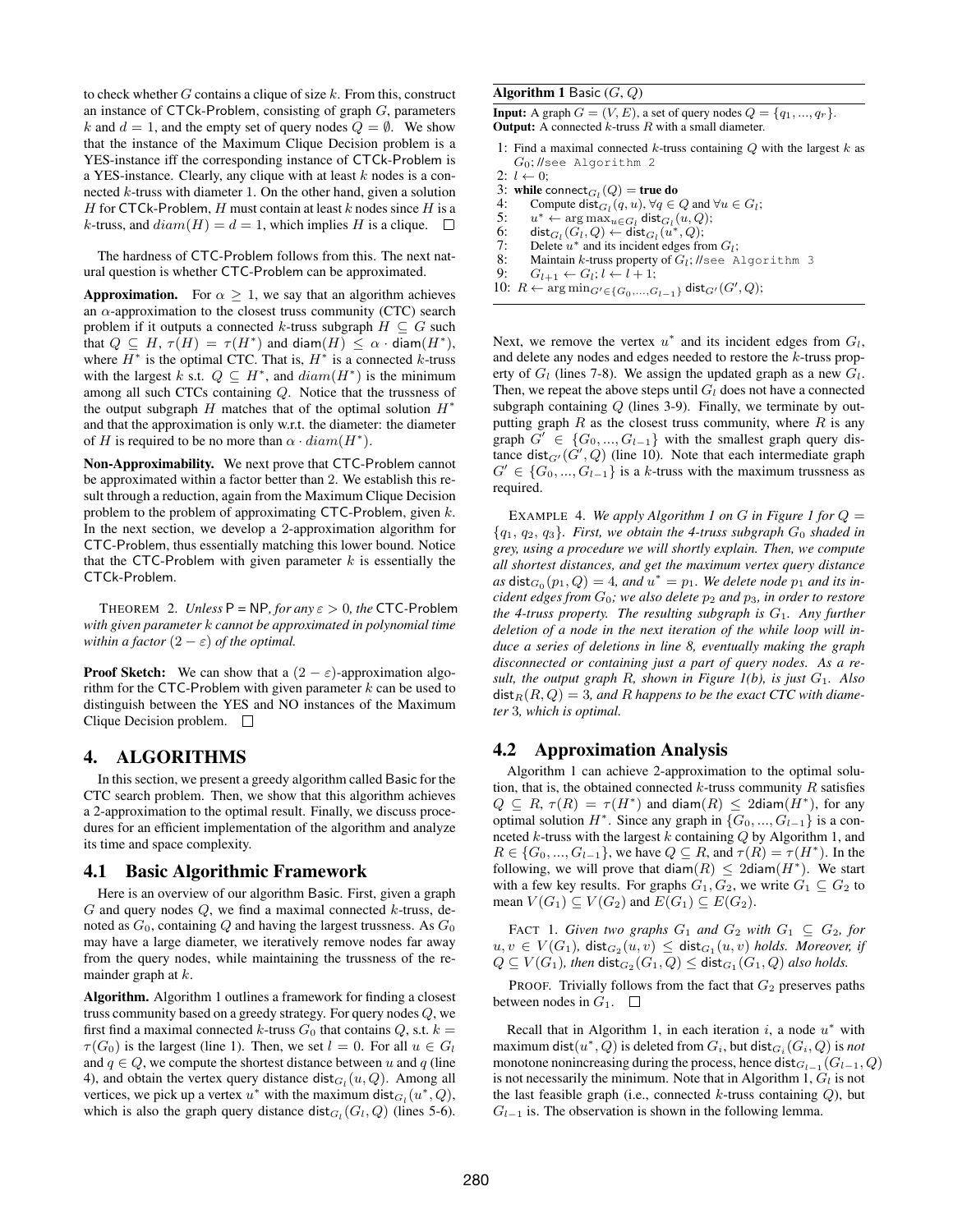LEMMA 3. *In Algorithm 1, it is possible that for some*  $0 \leq i <$  $j < l$ , we have  $G_j \subset G_i$ , and  $\mathsf{dist}_{G_i}(G_i, Q) < \mathsf{dist}_{G_j}(G_j, Q)$ *hold.*

PROOF. It is easy to be realized, because for a vertex  $v \in G$ ,  $dist_G(v, Q)$  is non-decreasing monotone w.r.t. subgraphs of G. More precisely, for  $v \in G_i \cap G_j$ , dist $_{G_i}(v, Q) \leq \text{dist}_{G_j}(v, Q)$  holds.

We have an important observation that if an intermediate graph  $G_i$  obtained by Algorithm 1 contains an optimal solution  $H^*$ , i.e.,  $H^* \subset G_i$ , and  $\textsf{dist}_{G_i}(G_i, Q) > \textsf{dist}_{G_i}(H^*, Q)$ , then algorithm will not terminate at  $G_{i+1}$ .

LEMMA 4. *In Algorithm 1, for any intermediate graph*  $G_i$ *, we*  $h$ ave  $H^* \subseteq G_i$ , and  $\operatorname{\sf dist}_{G_i}(G_i, Q) > \operatorname{\sf dist}_{G_i}(H^*, Q)$ , then  $G_{i+1}$ *is a connected* k-truss containing Q and  $H^* \subset G_{i+1}$ .

PROOF. Suppose  $H^* \subseteq G_i$  and  $\textsf{dist}_{G_i}(G_i, Q) > \textsf{dist}_{G_i}(H^*, Q)$ . Then there exists a node  $u \in G_i \backslash H^*$  s.t.  $\textsf{dist}_{G_i}(u, Q) = \textsf{dist}_{G_i}(G_i, Q)$  $>$  dist $_{G_i}(H^*,Q)$ . Clearly,  $u \notin Q$ . In the next iteration, Algorithm 1 will delete  $u$  from  $G_i$  (Step 7), and perform Step 8. The graph resulting from restoring the k-truss property is  $G_{i+1}$ . Since  $H^*$  is a connected k-truss containing  $Q$ , the restoration step (line 8) must find a subgraph  $G_{i+1}$  s.t.  $H^* \subseteq G_{i+1}$ , and  $G_{i+1}$  is a connected  $k$ -truss containing  $Q$ . Thus, the algorithm will not terminate in iteration  $(i + 1)$ .

We are ready to establish the main result of this section. Our polynomial algorithm can find a connected  $k$ -truss community  $R$ having the minimum query distance to Q, which is optimal.

LEMMA 5. *For any connected* k*-truss* H *with the highest* k *containing* Q,  $dist_R(R, Q) \leq dist_H(H, Q)$ .

PROOF. The following cases arise for  $G_{l-1}$ , which is the last feasible graph obtained by Algorithm 1.

 $\text{Case (a):}~ H ⊆ G_{l-1}$ . We have dist $_{G_{l-1}}(G_{l-1},Q)$  ≤ dist $_{G_{l-1}}$  $(H, Q)$ ; for otherwise, if dist $_{G_{l-1}}$   $(G_{l-1}, Q) >$  dist $_{G_{l-1}}$   $(H, Q)$ , we can deduce from Lemma 4 that  $G_{l-1}$  is not the last feasible graph obtained by Algorithm 1, a contradiction. Thus, by Step 10 in Algorithm 1 and the fact that  $\operatorname{dist}_{G_{l-1}}(G_{l-1}, Q) \leq \operatorname{dist}_{G_{l-1}}(H, Q)$ , we have  $\operatorname{\sf dist}_R(R, Q) \le \operatorname{\sf dist}_{G_{l-1}}(G_{l-1}, Q) \le \operatorname{\sf dist}_{G_{l-1}}(H, Q) \le$  $dist_H(H, Q)$ .

Case (b):  $H \nsubseteq G_{l-1}$ . There exists a vertex  $v \in H$  deleted from one of the subgraphs  $\{G_0, ..., G_{l-2}\}$ . Suppose the first deleted vertex  $v^* \in H$  is in graph  $G_i$ , where  $0 \le i \le l-2$ , then  $v^*$  must be deleted in Step 7, but not in Step 8. This is because each vertex/edge of  $H$  satisfies the condition of  $k$ -truss, and will not be removed before any vertex is removed from  $G_i$ . Then, we have  $dist_{G_i}(G_i, Q) = dist_{G_i}(v^*, Q) = dist_{G_i}(H, Q)$ , and  $\operatorname{\sf dist}_{G_i}(G_i, Q) \geq \operatorname{\sf dist}_R(R, Q)$  by Step 10. As a result,  $\operatorname{\sf dist}_R(R, Q)$  $\leq \operatorname{\sf dist}_{G_i}(H,Q) \leq \operatorname{\sf dist}_H(H,Q).$ 

Based on the preceding lemmas, we have:

THEOREM 3. *Algorithm 1 provides a 2-approximation to the* CTC-Problem *as*  $diam(R) \leq 2 diam(H^*)$ .

PROOF. Since dist $_R(R, Q) \leq$  dist $_{H^*}(H^*, Q)$  by Lemma 5, we get  $diam(R) \leq 2$ dist $_R(R,Q) \leq 2$ dist $_{H^*}(H^*,Q) \leq 2 diam(H^*)$ by Lemma 2. The theorem follows from this.  $\Box$ 

## 4.3 K-truss Identification and Maintenance

In this section, we introduce the detailed implementation of Algorithm 1. Finding  $G_0$ , the maximal connected  $k$ -truss containing  $Q$  with the largest trussness  $k$ , is a basic primitive in our problem.

#### Algorithm 2 Find $G_0(G, Q)$

**Input:** A graph  $G = (V, E)$ , a set of query nodes  $Q = \{q_1, ..., q_r\}$ . **Output:** A connected  $k$ -truss  $G_0$  containing  $Q$  with the largest  $k$ .

1:  $k \leftarrow \min \{\tau(q_1), ..., \tau(q_r)\}$  //see Lemma 1; 2:  $V(G_0) \leftarrow \emptyset$ ;  $S_k = Q$ ; 3: while connect<sub> $G_0$ </sub> $(Q)$  = false do 4: for  $v \in S_k$  do<br>5: if  $v \in V(G)$ 5: if  $v \in V(G_0)$  then<br>6:  $k_{max} \leftarrow k+1$ 6:  $k_{max} \leftarrow k + 1;$ <br>7: else 7: else<br>8:  $k$ 8:  $k_{max} \leftarrow +\infty; V(G_0) \leftarrow V(G_0) \cup \{v\};$ <br>9. for  $(v, u) \in G$  with  $k \leq \tau(v, u) \leq k_{max}$  do 9: for  $(v, u) \in G$  with  $k \leq \tau(v, u) < k_{max}$  do 10:  $G_0 \leftarrow G_0 \cup \{(v, u)\}$ : 10:  $G_0 \leftarrow G_0 \cup \{(v, u)\};$ <br>11: **if**  $u \notin S_i$ , then  $S_i \leftarrow S_i$ 11: **if**  $u \notin S_k$  then  $S_k \leftarrow S_k \cup \{u\};$ <br>12:  $l \leftarrow \max\{\tau(v, u) | (v, u) \notin G_0\}.$ 12:  $l \leftarrow \max{\tau(v, u) | (v, u) \notin G_0};$ <br>13:  $S_l \leftarrow S_l \cup \{v\};$ 13:  $S_l \leftarrow S_l \cup \{v\};$ <br>14:  $k \leftarrow k-1$ :  $k \leftarrow k - 1$ ; 15: Compute the edge support  $sup(v, u)$  in  $G_0$ , for all  $(v, u) \in G_0$ ;

A straightforward method is to apply a truss decomposition algorithm [27], and delete edges in ascending order of edge support from G, until Q becomes disconnected. Then we can obtain the largest trussness  $k$  and recover  $G_0$  by keeping all  $k$ -truss edges. However, this method is quite costly. To find  $G_0$  efficiently, we design an index structure. The index is constructed by organizing edges according to their trussness.

Index Construction. We first apply a truss decomposition algorithm such as [27] and compute the trussness of each edge of graph G. We omit the details of this algorithm due to space limitation.

Based on the obtained edge trussness, we construct our truss index as follows. For each vertex  $v \in V$ , we sort its neighbors  $N(v)$  in descending order of the edge trussness  $\tau(e(v, u))$ , for  $u \in N(v)$ . For each distinct trussness value  $k \geq 2$ , we mark the position of the first vertex  $u$  in the sorted adjacency list where  $\tau(e(u, v)) = k$ . This supports efficient retrieval of v's incident edges with a certain trussness value. The vertex trussness of  $v$  is also kept as  $\tau(v) = \max{\{\tau(v, u) | u \in N(v)\}}$ , which is the trussness of the first edge in the sorted adjacency list. Moreover, we build a hashtable to keep all the edges and their trussness values. This is identical to the simple truss index of [16] and we refer to it as the truss index.

In the following, we will show that this truss index is sufficient to design an algorithm for finding the maximal connected  $k$ -truss containing given query nodes Q in time  $O(m')$ , where  $m' = |E(G_0)|$ . This time complexity is essentially *optimal*. We remark the complexity of this k-truss index construction below.

REMARK 1. *The construction of this truss index takes*  $O(\rho \cdot m)$ *time and* O(m) *space, where* ρ *is the arboricity of graph* G*, i.e., the minimum number of spanning forests needed to cover all edges* √ *of G*. Notice that  $\rho \le \min\{d_{max}, \sqrt{m}\}\$  [5].

**Finding**  $G_0$ . Based on the index, we present Algorithm 2 for finding  $G_0$ , the maximal connected k-truss containing Q with the largest trussness k. We initialize  $G_0$  to be the query vertex set  $Q$ , and iteratively add the edges of  $G$  in decreasing order of trussness, until  $G_0$  gets connected.

The initial trussness level of the edges to be included in  $G_0$  is computed as  $k = \min\{\tau(q_1), ..., \tau(q_r)\}\$  (line 1). This is motivated by the fact that, by Lemma 1, for any  $k' > k$ , no connected  $k'$ -truss can contain Q. We use  $S_k$  to denote the set of nodes to be visited within level k. We start with  $S_k = Q$  (line 2). For a given k, we process each node  $v \in S_k$ , and visit its neighbors in a BFS manner. Then, we insert those of its incident edges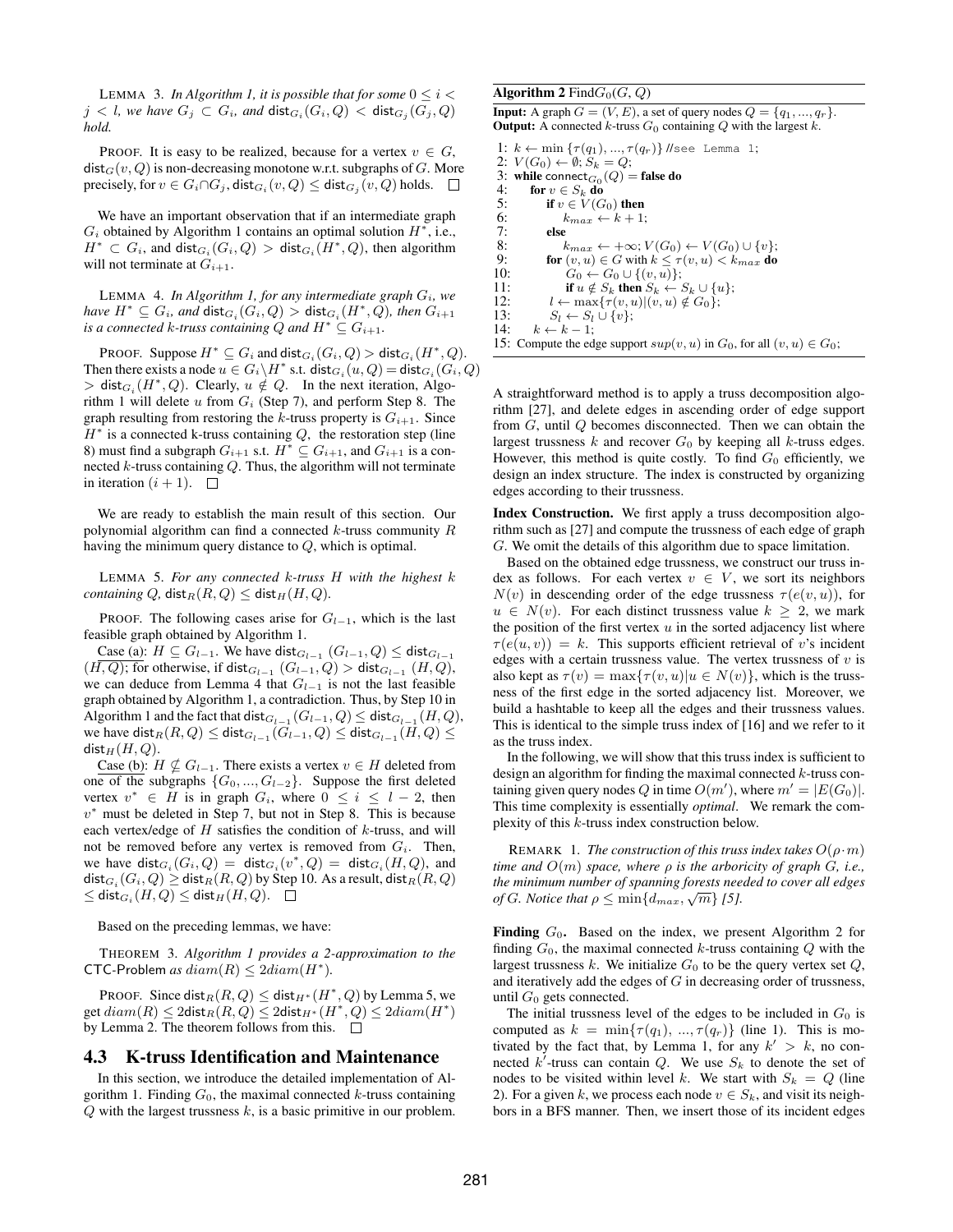

Figure 3: An example graph  $G$  of finding  $G_0$ 

 $(v, u)$ , with  $k \leq \tau(v, u) \leq k_{max}$  into  $G_0$ , where  $k_{max}$  is the maximum possible trussness of unvisited edges. This is because all these edge should be present in a connected  $k$ -truss. Meanwhile, if the neighbor u is not in  $S_k$ , we add u into  $S_k$  (line 11), since unvisited edges incident to  $u$  may have trussness no less than k. After checking all edges incident to v, we add v to  $S_l$ , where  $l = \max\{\tau(v, u) \mid u \in N(v), \tau(v, u) < k\}$  (line 12-13). Notice that  $l$  is the next highest level for which a connected  $l$ -truss contains the node  $v$ , which can avoid scanning the neighbor set of  $v$  at each level. After traversing all vertices in  $S_k$ , the algorithm checks whether  $Q$  is connected in  $G_0$ . If yes, the algorithm terminates, and  $G_0$  is returned; otherwise, we decrease the present level k by 1 (line 14), and repeat the above steps (lines 4-14). After obtaining  $G_0$ , we compute all edge supports by counting triangles in  $G_0$ , which is used for the  $k$ -truss maintenance (line 15).

The following example illustrates the algorithm.

EXAMPLE 5. Consider the graph G in Figure 3 with  $Q = \{q_1,$  $q_2$ . The trussness of each edge is displayed, e.g.,  $\tau(q_1, v_1) = 4$ . Now, we apply Algorithm 2 on  $G$  to find  $G_0$  containing  $Q$ . We can verify that  $\tau(q_1) = \tau(q_2) = 4$  so we start with level  $k = 4$  and set  $S_4 = \{q_1, q_2\}$ . Then, we process the node  $q_1 \in S_4$ , and insert all its incident edges into  $G_0$ , for the trussness of each edge is 4. Meanwhile, all its neighbors are inserted into  $S<sub>4</sub>$ . We repeat above process for each node in  $S_4$ . Note that for nodes  $t_1, t_2, \tau(t_1, t_2) =$ 2, so we insert  $t_1, t_2$  into  $S_2$  (lines 11-12 of Algorithm 2). Then, at level  $k = 4$ , we get the 4-truss as the whole graph in Figure 3 minus the edge  $(t_1, t_2)$ , for  $\tau(t_1, t_2) = 2$ . Since the current  $G_0$ is not connected, we decrease the truss level  $k$  to 3, and find that  $S_3 = \emptyset$ . Then, we decrease k to 2, and find that  $S_2 = \{t_1, t_2\}$ . So we expand from the edge incident to  $t_1$ , and insert the edge  $(t_1, t_2)$  into  $G_0$ , and find that the resulting graph contains Q and is connected. In this example,  $G_0$  happens to coincide with  $G$ .  $\Box$ 

REMARK 2. *Based on the truss index, for each vertex* v*, in line 9 of Algorithm 2, each edge* (v, u) *can be accessed constant time using the sorted adjacent list of* v*, and in line 12, we can compute l* in constant time. Algorithm 2 takes time  $O(m')$  where  $m' =$  $|E(G_0)|$ .

**Computing Query Distance.** For a vertex  $v$ , to compute the query distance dist $_{G_i}(v, Q)$ , we need to perform |Q| BFS traversals on graph  $G_i$ . Specifically, for each query node  $q \in Q$ , with one BFS traversal starting from  $q$  in  $G_i$ , we can obtain the shortest distance  $\mathsf{dist}_{G_i}(v, q)$  for each node  $v \in G_i$ . Then,  $\mathsf{dist}_{G_i}(v, Q)$  is the maximum of all shortest distances dist $G_i(v, q)$ , for  $q \in Q$ .

K-truss Maintenance. Algorithm 3 describes the procedure for maintaining  $G$  as a k-truss after the deletion of nodes  $V_d$  from  $G$ . In Algorithm 1,  $V_d = \{u^*\}$  (see line 8).<sup>2</sup> Generally speaking, after removing nodes  $V_d$  and their incident edges from  $G$ ,  $G$  may not be a k-truss any more, or Q may be disconnected. Thus, Algorithm 3 iteratively deletes edges having support less than  $(k-2)$  and nodes disconnected with  $Q$  from  $G$ , until  $G$  becomes a connected  $k$ -truss containing Q.

Algorithm 3 firstly pushes all edges incident to nodes  $V_d$  into set S (lines 1-3). Then, for each edge  $(u, v) \in S$ , the algorithm checks

#### Algorithm 3 K-trussMaintenance  $(G, V_d)$

**Input:** A graph  $G = (V, E)$ , a set of nodes to be removed as  $V_d$ . **Output:** A  $k$ -truss graph.

1:  $S \leftarrow \emptyset$ ; //S is the set of removed edges.

2: for  $v \in V_d$  and  $(v, u) \in G$  do

3:  $S \leftarrow S \cup (v, u);$ 

- 
- 4: for  $(v, u) \in S$  do<br>5: for  $w \in N(v)$ for  $w \in N(v) \cap N(u)$  do
	- // Update the support of edges  $(v, w)$  and  $(u, w)$
- 6:  $\text{sup}(v, w) \leftarrow \text{sup}(v, w) 1$ ;  $\text{sup}(u, w) \leftarrow \text{sup}(u, w) 1$ ;<br>7: **if**  $\text{sup}(v, w) < k 2$  and  $(v, w) \notin S$  then  $S \leftarrow S \cup (v, w)$ ;
- 7: if  $sup(v, w) < k 2$  and  $(v, w) \notin S$  then  $S \leftarrow S \cup (v, w);$ <br>8: if  $sup(u, w) < k 2$  and  $(u, w) \notin S$  then  $S \leftarrow S \cup (u, w);$
- 8: **if**  $sup(u, w) < k 2$  and  $(u, w) \notin S$  then  $S \leftarrow S \cup (u, w)$ ;<br>9: **Benowe**  $(u, u)$  from  $G$ :
- Remove  $(v, u)$  from  $G$ ;
- 10: Remove isolated vertices from  $G$ ;

every triangle  $\triangle_{uvw}$  where  $w \in N(u) \cap N(v)$ , and decreases the support of edges  $(u, w)$  and  $(v, w)$  by 1; For any edge  $e \notin S$ , with resulting support  $\sup(e) < k - 2$ , e is added to S. After traversing all triangles containing  $(u, v)$ , the edge  $(u, v)$  is deleted from G. This process continues until  $S$  becomes empty (lines 4-9), and then the algorithm removes all isolated vertices form  $G$  (line 10).

# 4.4 Complexity analysis

In the implementation of Algorithm 1, we do not need to keep all immediate graphs, but just record the removal of vertices/edges at each iteration. Let  $G_0$  be the maximal connected k-truss found in line 1 of Algorithm 1. Let  $n' = |V(G_0)|$  and  $m' = |E(G_0)|$ , and let  $d'_{max}$  be the maximum degree of a vertex in  $G_0$ .

At each iteration  $i$  of Algorithm 1, we delete at least one node and its incident edges from  $G_i$ . Clearly, the number of removed edges is no less than  $k - 1$ , thus the total number of iterations is  $t \le \min\{n' - k, m'/(k-1)\}\)$ , i.e., t is  $O(\min\{n', m'/k\})$ . We have:

THEOREM 4. *Algorithm 1 takes*  $O((|Q|t + \rho)m')$  *time and*  $O(m')$  space, where  $t \in O(\min\{n', m'/k\})$ , and  $\rho$  is the arboric*ity of graph*  $G_0$ *. Furthermore, we have*  $\rho \le \min\{d'_{max}, \sqrt{m'}\}$ *.* 

**Proof Sketch:** First, listing all triangles of  $G_0$  and creating a series of k-truss graphs  $\{G_0, ..., G_{l-1}\}\$  take  $O(\rho m')$  time in all, where  $\rho$  is the arboricity of graph  $G_0$ . Second, the computation of shortest distances by a BFS traversal starting from each query node  $q \in Q$  takes  $O(t|Q|m')$  time for t iterations. Third, for the space consumption, we only record the sequence of removed edges from  $G_0$  for attaching a corresponding label to a graph  $G_i$  at each iteration *i*, which takes  $O(m)$  space in all. A complete proof is available in an arXiv report [17].

# 5. FAST SEARCH ALGORITHMS

In this section, we focus on improving the efficiency of CTC search in two ways. First, we develop a new greedy strategy to speed up the pruning process process in Section 5.1, by deleting at least  $k$  nodes in batch, to achieve quick termination while sacrificing some approximation ratio. Second, we also propose a heuristic strategy to quickly find the closest truss community in the local neighborhood of query nodes.

#### 5.1 Bulk Deletion Optimization

In this subsection, we propose a new algorithm called BulkDelete following the framework of Algorithm 1, which is based on deletion of a set of nodes in batch when maintaining a  $k$ -truss. The algorithm is described in detail in Algorithm 4, which can terminate quicker than Algorithm 1. It is based on the following two observations.

<sup>&</sup>lt;sup>2</sup>In Section 5, we will discuss deleting a set of nodes  $V_d$  in batch.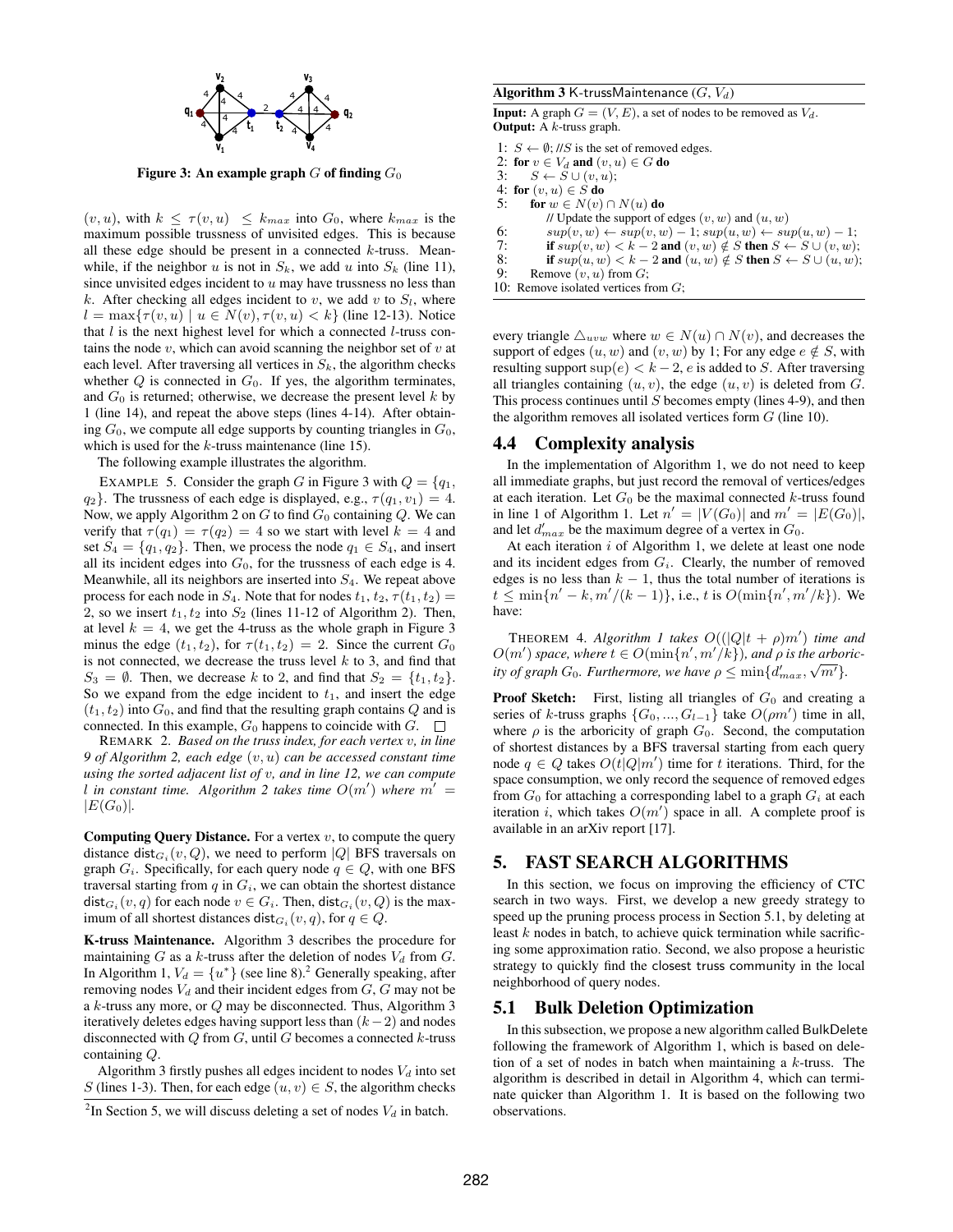#### **Algorithm 4 BulkDelete**  $(G, Q)$

**Input:** A graph  $G = (V, E)$ , a set of query nodes  $Q = \{q_1, ..., q_r\}$ . **Output:** A connected  $k$ -truss  $R$  with a small diameter.

1: FindG0 (G, Q) //see Algorithm 2;

- 2:  $d \leftarrow +\infty; l \leftarrow 0;$
- 3: while connect<sub> $G_l$ </sub> $(Q)$  = true do
- 4: Compute  $dist_{G_l}(q, u), \forall q \in Q$  and  $\forall u \in G_l$ ;
- 5: dist $G_l(G_l, Q)$  ←  $\max_{u^* \in G_l} \textsf{dist}_{G_l}(u^*, Q);$
- 6: if dist $_{G_l}(G_l, Q) < d$  then
- 7:  $d \leftarrow \mathsf{dist}_{G_l}(G_l, Q);$
- 8:  $L = \{u^* | \textsf{dist}_{G_l}(u^*, Q) \ge d 1, u^* \in G_l\};$ 9: Maintain  $k$ -truss property of  $G_l$  //see Algorithm 3;
- 10:  $G_{l+1} \leftarrow G_l; l \leftarrow l+1;$
- 11:  $R \leftarrow \arg \min_{G' \in \{G_0, ..., G_{l-1}\}} \textsf{dist}_{G'}(G', Q);$

First, in Algorithm 1, if a graph  $G_i$  has query distance  ${\sf dist}_{G_i}(G_i, Q)$  $= d$ , only one vertex  $u^*$  with  $dist_{G_i}(u^*, Q) = d$  is removed from  $G_i$ . Instead, we can delete *all* nodes u with  $dist_{G_i}(u, Q) = d$ , from  $G_i$ , in one shot. The reason is that  $dist_{G_i}(u, Q)$  is monotone non-decreasing with decreasing graphs, i.e.,  $dist_{G_j}(u, Q) \ge$  $dist_{G_i}(u, Q) = d$ , for  $j > i$ . Thus, removing a set of vertices  $L = \{u^* | \text{dist}_{G_i}(u^*, Q) \ge d, u^* \in G_i\}$  in each iteration i will improve the efficiency. This improvement indeed works in real applications. However, in theory, it is possible that  $|L| = 1$  in every iteration.

Our second observation, is that a vertex  $u^*$  with  $dist_{G_i}(u^*, Q)$  $= d$  has at least  $k - 1$  neighbors v with  $dist_{G_i}(v, Q) = d - 1$ . If we remove  $L = \{u | \text{ dist}_{G_i}(u, Q) \ge d - 1, u \in G_i\}$  at each iteration, then at least  $k$  nodes are removed each time. Thus, the resulting number of iterations is  $O(n'/k)$ , where  $n' = |V(G_0)|$ .

Thus, the number of iterations is improved from  $O(\min\{n', m'/k\})$ to  $O(n'/k)$  (see Theorem 4). We just proved:

THEOREM 5. *Algorithm 4 takes*  $O((|Q|t' + \rho')m')$  *time using*  $O(m')$  space, where  $t' \in O(n'/k)$ , and  $\rho' \leq \min\{d'_{max}, \sqrt{m'}\}.$ 

The approximation quality of Algorithm 4 is characterized below.

THEOREM 6. *Algorithm 4 is a*  $(2 + \varepsilon)$ -approximation solution *of* CTC-Problem, where  $\varepsilon = 2/diam(H^*)$ .

PROOF. To prove this theorem, we only need to ensure dist $_R(R, Q)$  $\leq$  dist $_{H^*}(H^*,Q) + 1$ . Because  $diam(R) \leq 2$ dist $_R(R,Q) \leq$  $2 \text{dist}_{H^*}(H^*, Q) + 2 \leq 2 (diam(H^*) + 1)$  by Lemma 2, then approximation ratio is  $2 + \varepsilon$ , where  $\varepsilon = 2/diam(H^*)$ . The detailed proof is similar with Lemma 5, which is omitted here, due to space limitation.  $\square$ 

EXAMPLE 6. Continuing with the previous example, we apply Algorithm 4 on Figure 1(a) to find the closest truss community for  $Q = \{q_1, q_2, q_3\}$ . In  $G_0$ , we compute  $d = \max_{u \in G_0} \text{dist}_{G_0}(u, Q)$ = 4, and  $L = \{q_1, q_3, p_1, p_2, p_3\}$ , as each node  $u \in L$  has query distance dist $_{G_0}(u, Q) = 3 \ge d - 1$ . After removing L from  $G_0$ , the remaining graph does not contain  $Q$ , and the algorithm terminates. Thus, Algorithm 4 reports the entire 4-truss  $G_0$  as the answer, which has diameter 4, compared to the answer of Figure 1(b) reported by Algorithm 1, which has diameter 3.  $\square$ 

## 5.2 Local Exploration

In this subsection, we develop a heuristic strategy to quickly find the closest truss community by local exploration. The key idea is as follows. We first form a Steiner tree to connect all query nodes,

### Algorithm 5 Local-CTC  $(G, Q)$

**Input:** A graph  $G = (V, E)$ , a set of query nodes  $Q = \{q_1, ..., q_r\}$ , a node size threshold η.

**Output:** A connected  $k$ -truss  $R$  with a small diameter.

- 1: Compute a Steiner Tree  $T$  containing  $Q$  using truss distance functions;
- 2:  $k_t \leftarrow \min_{e \in T} \tau(e);$
- 3: Expand T to a graph  $G_t = \{e \in G | \tau(e) \geq k_t\}$ , s.t.  $T \subseteq G_t$  and  $|G_t| \leq \eta;$
- 4: Extract the maximal connected k-truss  $H_t$  containing Q from  $G_t$ , where  $k \leq k_t$  is the maximum possible trussness;
- 5: Apply a variant of BulkDelete algorithm on  $H_t$  to identify closest community.

and then expand it to a graph  $G'_0$  by involving the local neighborhood of the query nodes. From this new graph  $G'_0$ , we find a connected  $k$ -truss with the highest  $k$  containing  $Q$ , and then iteratively remove the furthest nodes from this k-truss using the BulkDelete algorithm discussed earlier.

Connect query nodes with a Steiner tree. As explained above, the Steiner tree found is used as a seed for expanding into a ktruss. It is well-known that finding a minimal weight Steiner tree is NP-hard but it admits a 2-approximation [18, 21]. However, a naive application of these algorithms may produce a result with a small trussness. To see this, consider the graph  $G$  and the query  $Q = \{q_1, q_2, q_3\}$  in Figure 1(a). Suppose all edges are uniformly weighted. Then it is obvious that the tree  $T_1 = \{(q_2, q_1), (q_1, t)\}$  $(t, q_3)$  with total weight 3 is an optimal (i.e., minimum weight) Steiner tree for Q. However, the smallest trussness of the edges in  $T_1$  is 2, which suggests growing  $T_1$  into a larger graph will yield a low trussness. By contrast, the Steiner tree  $T_2$ { $(q_1, q_2)$ ,  $(q_2, v_4)$ ,  $(v_4, q_3)$  has the total weight 3 and all its edges have the trussness at least 4, indicating it could be expanded into a more dense graph. To help discriminate between such Steiner trees, we define path weights as follows. Recall the definition of  $\bar{\tau}(S)$  from Section 2.

DEFINITION 7 (TRUSS DISTANCE). *Given a path* P *between nodes*  $u, v$  *in*  $G$ *, we define the truss distance of*  $u$  *and*  $v$  *as* dist  $P(u, v)$  $=$  dist<sub>P</sub> $(u, v)$ +  $\gamma(\overline{\tau}(\emptyset)$  –  $\min_{e \in P} \tau(e)$ *)*, where dist<sub>P</sub> $(u, v)$  *is the path length of P, and*  $\gamma > 0$ *. For a tree T, by dist*  $T(u, v)$  *we mean*  $dist_P(u, v)$  *where P* is the path connecting u and v in T.

The difference  $\bar{\tau}(\emptyset)$  –  $\min_{e \in P} \tau(e)$  measures how much the minimum edge trussness of path  $P$  falls short of the maximum edge trussness of the graph G and  $\gamma$  controls the extent to which small edge trussness is penalized. The larger  $\gamma$  is, the more important edge trussness is in distance calculations. Note that, for the special case when P consists of a single edge  $(u, v)$ , the minimum edge truss in P is just  $\tau(u, v)$ . On the other hand, for a path P of length more than 1, the penalty only depends on the minimum edge trussness of path P, and does not account for every edge in P. In order to leverage the well-known approximation algorithm of Steiner tree algorithm [21], we define the truss distance for a path. Recall the procedure of Steiner tree algorithm [21], given a graph  $G$  and query nodes  $Q$ , it firstly constructs a complete distance graph  $G'$ of query nodes where the distance equals its shortest path length in  $G$ . It then finds a minimum spanning tree  $T$  of  $G'$ , and then constructs another graph  $H$  by replacing each edge of tree  $T$  by its corresponding shortest path in  $G$ , and finally finds a minimum spanning tree of  $H$  and deletes leaf edges. We apply the truss distance function on the path weight for shortest path and minimum spanning tree construction here. For instance, in the above example,  $\bar{\tau}(\emptyset) = 4$  and for  $\gamma = 3$ , the truss distance of  $(q_2, q_3)$  in  $T_1$  is dist $T_1(q_2, q_3) = \text{dist}_{T_1}(q_2, q_3) + 3 \cdot (4 - 2) = 3 + 6 = 8$ , since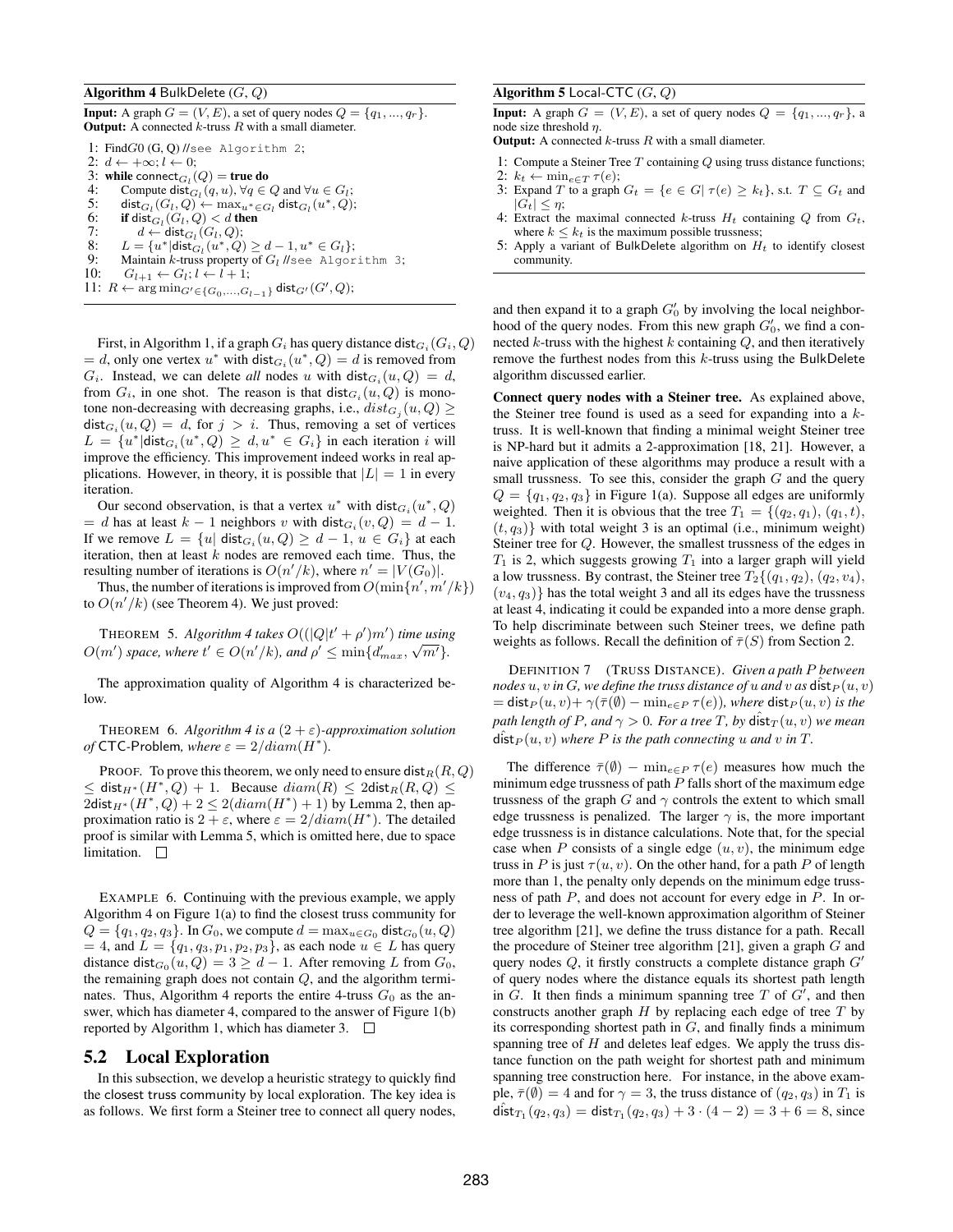Table 2: Network statistics ( $K = 10^3$  and  $M = 10^6$ )

|                |               |                | <b>I</b><br> |                 | . . |
|----------------|---------------|----------------|--------------|-----------------|-----|
| <b>Network</b> | $V_{G} \vert$ | $E_G\vert$     | $d_{max}$    | $\bar{\tau}$ (0 |     |
| Facebook       | 4Κ            | 88K            | 1.045        | 97              |     |
| Amazon         | 335K          | 926K           | 549          |                 |     |
| DBLP           | 317K          | 1M             | 342          | 114             |     |
| Youtube        | 1.1M          | 3 <sub>M</sub> | 28,754       | 19              |     |
| LiveJournal    | 4M            | 35M            | 14,815       | 352             |     |
| Orkut          | 3.1M          | 117M           | 33,313       | 78              |     |

the minimum edge trussness of  $T_1$  is  $\tau(q_1, t) = 2$ . On the other hand,  $\hat{\text{dist}}_{T_2}(q_1, q_3) = \text{dist}_{T_2}(q_1, q_3) + 3 \cdot (4 - 4) = 3 + 0 = 3.$ Obviously, the Steiner tree  $T_2$  has a smaller truss distances than  $T_1$ . It can be verified that its overall weight is smaller than that of  $T_1$ .

Find  $G_0$  by expanding Steiner tree to graph. After obtaining the Steiner tree  $T$  for the query nodes, we locally expand the tree to a small graph  $G_t$  as follows. We firstly obtain the minimum trussness of edges in T as  $k_t = \min_{e \in T} \tau(e)$ . Then, we start from the nodes in  $T$ , and expand the tree to a graph in a BFS manner via edges of trussness no less than  $k_t$ , and iteratively insert these edges into  $G_t$  until the node size exceeds a threshold  $\eta$ , i.e.,  $|V(G_t)| \le$  $\eta$ , were  $\eta$  is empirically tuned. Since  $G_t$  is a local expansion of T, the trussness of  $G_t$  will be at most  $k_t$ , i.e.,  $\tau(G_t) \leq k_t$ . For ensuring the dense cohesive structure of identified communities, we apply a truss decomposition algorithm on  $G_t$ . Then, we extract the maximal connected  $k$ -truss subgraph  $H_t$  containing  $Q$  by removing all edges of trussness less than k from  $G_t$ , where  $k \leq k_t$  is the maximum possible trussness.

**Reduce the diameter of**  $G_0$ **.** We take the graph  $H_t$  with the maximum trussness  $k$  as input, and apply a variant of BulkDelete algorithm on  $H_t$  for returning the identified community. We implement a variant of BulkDelete algorithm, which is different from original BulkDelete w.r.t. the removed vertex set  $L = \{u^* | \textsf{dist}_{G_l}(u^*,Q) \geq 0\}$  $d-1, u^* \in G_l$ . We readjust the furthest nodes to be removed, as  $L' = \{u^* | \text{dist}_{G_l}(u^*, Q) \ge d, u^* \in G_l\}.$  This adjustment makes the algorithm not as efficient as BulkDelete in asymptotic running time complexity, but we still find it efficient in practice. On the other hand, in practice, this strategy can achieve a smaller graph diameter than BulkDelete. Moreover, in our implementation, in each iteration, we carefully remove only a subset of nodes in  $L'$ , which have the largest total of distances from all query nodes. As a result, more nodes with the largest query distance are removed from the community in the end. The reason is as follows. Suppose the largest query distance we found as  $d$ , in the real world, the number of nodes having query distance  $d$  may be large, due to the small-world property.

# 6. EXPERIMENTS

We conduct experimental studies using 6 real-world networks available from the Stanford Network Analysis Project<sup>3</sup>, where all networks are treated as undirected. The network statistics are shown in Table 2. All networks except for Facebook contain 5,000 topquality ground-truth communities.

To evaluate the efficiency and effectiveness of improved strategies, we test and compare three algorithms proposed in this paper, namely, Basic, BD, and LCTC. Here, Basic is the basic greedy approach Basic in Algorithm 1, which removes single furthermost node at each iteration. BD is the BulkDelete approach in Algorithm 4, which removes multiple furthermost nodes at each iteration. LCTC is the local exploration approach in Algorithm 5. For LCTC, we set the parameters  $\eta = 1,000$  and  $\gamma = 3$ , where  $\eta = 1,000$  is selected to achieve stable quality and efficiency by testing  $\eta$  in [500, 2, 000], and  $\gamma = 3$  is selected to balance the requirements of trussness and diameter for communities searched.



We randomly generate sets of query nodes to test. Three parameters, query size  $|Q|$ , degree rank  $Q_d$ , and inter-distance l, are varied for generating different sets of query nodes. Here,  $|Q|$  is the number of query nodes, which is set to 3 by default.  $Q_d$  is the degree rank of query nodes. We sort all vertices in descending order of their degrees in a network. A node is said to be with degree rank of X%, if it has top highest X% degree in the network. The default value of  $Q_d$  is 80%, which means that a query node has degree higher than the degree of 20% nodes in the whole network. The inter-distance  $l$  is the inter-distance between all query nodes. The default  $l = 2$  indicates that all query nodes are within distance of 2 to each other in the network.

For the efficiency, we report running time in seconds. We treat the running time of a query as infinite if it exceeds 1 hour.

For the effectiveness of eliminating "free riders", we compare our methods with Truss (Algorithm 2), which finds the connected  $k$ -truss graph containing query nodes with the largest  $k$  only.

Let  $G_R$  be the closest truss community found by LCTC and  $G_0$ be computed by Truss. We report two things. One is the percentage of nodes that are kept in the resulting community by  $\frac{|V(G_R)|}{|V(G_0)|}$ . The less percentage the more "free riders" being removed. The other is the edge density  $2|E(g)|/|V(g)|(|V(g)|-1)$ , where g is either  $G_R$  or  $G_0$ . Clearly, larger the edge density the more desirable the community.

In addition, to evaluate the quality of closest truss community found, we implemented two state-of-the-art community search methods: the minimum degree-based community search (MDC) [25], which globally finds the dense subgraph containing all query nodes with the highest minimum degree under the distance and size constraints, and the query biased densest community search (QDC) [28], which shifts the detected community to the neighborhood of the query by integrating the edge density and nodes proximity to the query nodes. Here, MDC and QDC are implemented using the same data structures for the graph, Steiner tree, and hashtable as we do for LCTC. To compare LCTC with MDC and QDC, we test the datasets with ground-truth, and show the F1-score to measure the alignment between a discovered community C and a ground-truth community  $\ddot{C}$ . Here,  $F1$  is defined as  $F1(C, \ddot{C})$  $=\frac{2\cdot prec(C,\hat{C})\cdot recall(C,\hat{C})}{\arccos(C,\hat{C})\cdot \arccos(C,\hat{C})}$  $\frac{2 \cdot prec(C, \hat{C}) \cdot recall(C, \hat{C})}{prec(C, \hat{C}) + recall(C, \hat{C})}$  where  $prec(C, \hat{C}) = \frac{|C \cap \hat{C}|}{|C|}$  is the precision and  $recall(C, \hat{C}) = \frac{|C \cap \hat{C}|}{|\hat{C}|}$  is the recall.

All algorithms are implemented in C++, and all the experiments are conducted on a Linux Server with Intel Xeon CUP X5570 (2.93 GHz) and 50GB main memory.

<sup>3&</sup>lt;br>snap.stanford.edu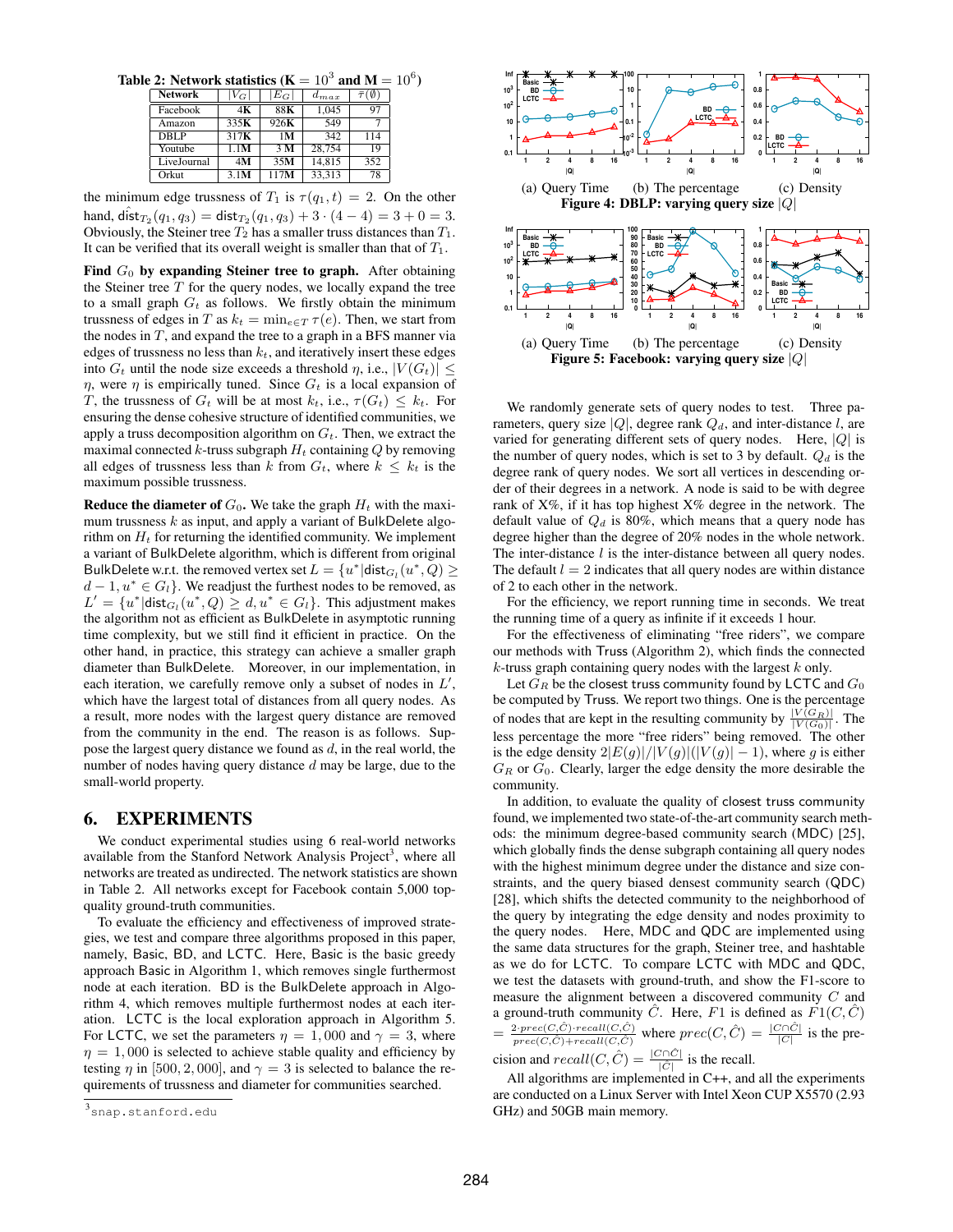

Exp-1 Different Queries: We test our approaches using different queries on DBLP and Facebook (Table 2).

First, we vary the query size |Q|. We test 5 different  $|Q|$  in {1, 2, 4, 8, 16}. For each value of  $|Q|$ , we randomly select 100 sets of  $|Q|$ query nodes, and we report the average running time, the average percentage of FRE avoidance and the average edge density.<sup>4</sup> The results for DBLP and Facebook are shown in Figure 4 and Figure 5, respectively. LCTC performs the best in terms of efficiency, the percentage of FRE avoidance, and edge density in all cases. Basic cannot find communities in DBLP within a 1 hour limit we had imposed. BD achieves better efficiency in Facebook than DBLP. This is because Facebook contains only 4K vertices and the global method BD is effective on such a small network. However, BD performs worse than Basic on the percentage of FRE avoidance and edge density for Facebook.

Second, we vary the degree of query nodes. For a graph to be tested, we sort the vertices in descending order of their degrees, and partition them into 5 equal-sized buckets. For each bucket, we randomly select 100 different query sets of size 3, and report the average running time, the average percentage of FRE avoidance and the average edge density. The results for DBLP and Facebook are shown in Figure 6 and Figure 7, respectively. In terms of running time, percentage of FRE avoidance, and edge density, the performance is similar to the results obtained by varying the query sizes. LCTC outperforms all other methods.

Third, we vary the inter-distance  $l$  within query nodes from 1 to 5. For each l value, we randomly select 100 sets of 3 query nodes, in which the inter-distance of query nodes is to be  $l$ . We report the average running time, average percentage of FRE avoidance, and edge density. The results for DBLP and Facebook are shown in Figure 8 and Figure 9, respectively. The performance in terms of running time, percentage of FRE avoidance, and edge density is similar to previous results. All methods increase the percentage while the inter-distance *l* increases. This is because the diameter of community increases, and therefore the less number of nodes can be removed from graph. LCTC outperforms the others.

Exp-2 A Case Study on DBLP: We construct a collaboration network from the raw DBLP data set<sup>5</sup> for a case study. A vertex represents an author, and an edge between two authors indicates they have co-authored no less than 3 times. This DBLP graph contains 234,879 vertices and 541,814 edges.

We use the query  $Q = \{$  "Alon Y. Halevy", "Michael J. Franklin", "Jeffrey D. Ullman", "Jennifer Widom"} to test our closest truss



community model for detecting the community. Figure 10(a) shows  $G_0$  that is the maximal connected 9-truss containing  $Q$ . This entire graph has 73 nodes, 486 edges, edge density of 0.18 and diameter of 4. As we can see, most black nodes are at a long distance from each other. They are loosely connected with query nodes via some intermediate nodes. Our method LCTC removes these black nodes and finds a closest truss community for  $Q$  shown in Figure 10(b), which is a 9-truss of diameter 2. It has 14 authors, 81 edges and the edge density of 0.89. The community does not include any authors in a 9-truss that are far away from queried authors.

Exp-3 The Quality by Ground-Truth: To evaluate the effectiveness of different community models, we compare LCTC with three other methods MDC, QDC and Truss using the 5 networks, DBLP, Amazon, Youtube, LiveJournal, and Orkut, with ground-truth communities [29]. We randomly select query nodes that appear in a unique ground-truth community, and select 1,000 sets of such query nodes with the size randomly ranging from 1 to 16. We evaluate the accuracy by the F1-score of the detected community, and report the averaged F1-score over all query cases.

Figure 11(a) shows the F1-score. Our method achieves the highest F1-score on most networks. QDC has the second best performance, which outperforms LCTC on Youtube network. MDC does not perform well due to the fixed distance and size constraints. Note that the large overlap of ground-truth communities[29] in Orkut may makes them difficult to be detected accurately by most methods. Figure 11(b) shows that LCTC runs much faster than MDC and QDC, and is close to Truss. Figure 11(c) shows the size of communities detected by LCTC and Truss, in terms of the number of vertices and edges. As we can see, the number of nodes  $(|V|)$ and the number of edges  $(|E|)$  in communities detected by LCTC are much less than those by Truss on all networks. It confirms the power of eliminating irrelevant nodes from discovered communities by our LCTC.

Exp-4 Diameter and Trussness Approximation: We evaluate the diameter approximation of detected communities by our methods on Facebook network. Here, we take the lower bound of the optimal diameter (LB-OPT) as the smallest query distance  $dist_R(R, Q)$ , where  $R$  is the community detected by method Basic. We show the curve of  $2\text{dist}_R(R, Q)$ , which serves as the upper bound of smallest diameter (UB-OPT) by Lemma 2. The averaged diameters of communities detected by different methods are reported in Figure 12(a), where we vary the inter-distance  $l$ . The diameters of detected communities obtained by all our methods are very close to the lower bound of optimal one. Figure 12(b) shows the maximum trussness of detected communities by our methods. Basic and BD

<sup>&</sup>lt;sup>4</sup>Notice that Basic, BD, LCTC are not optimal algorithms.

<sup>5</sup> http://dblp.uni-trier.de/xml/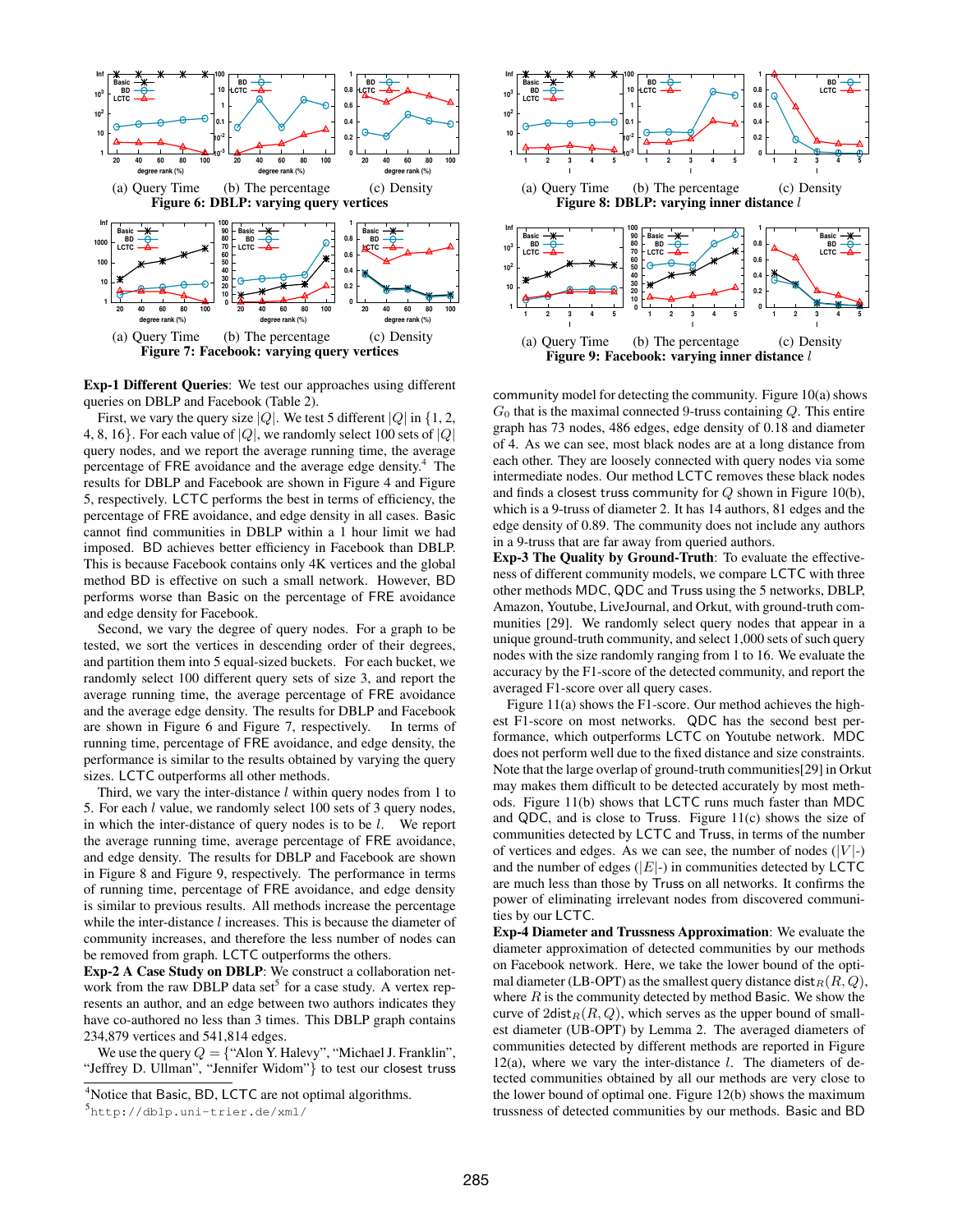

Figure 10: Community search on DBLP network using query  $Q =$  {"Alon Y. Halevy", "Michael J. Franklin", "Jeffrey D. Ullman", "Jennifer Widom"}



globally search the  $k$ -truss containing query nodes on the entire graph, and the detected communities have the maximum trussness  $k$ . LCTC can detect the trussness of communities which are very close to Basic and BD, by searching over a small graph locally. Thus, LCTC balances the efficiency and effectiveness well.

# 7. RELATED WORK AND DISCUSSION

In this section, we firstly discuss the rationale for our proposed model, and then review work most related to our study.

## 7.1 Design Decisions

Here, we discuss several natural candidates for community models and provide a rationale for our definition of closest truss community.

Diameter vs query distance. Being closely related to the query nodes is a natural desirable property for nodes to be included in a community. However, in the literature, small diameter has been regularly considered as an important hallmark of a good community – see e.g., [11, 10, 14, 12]. Thus, minimizing diameter in identifying communities has a natural motivation.

Secondly, by definition, a community with a small diameter will also have small query distance from its nodes. On the other hand, minimizing query distance ignores the distance between non-query nodes in the community. In this sense, small diameter is a strictly stronger property than small query distance. Example 3 illustrates this point and the value of minimizing diameter as opposed to just query distance.

**Trading trussness for diameter.** Every k-truss is also a  $(k - 1)$ truss by definition. Thus, relaxing the maximum trussness requirement may allow us to find a community with a smaller diameter by sacrificing trussness. One problem is that the variation of diameter as trussness decreases, may not be smooth but may face a sudden drop as trussness decreases to a low value. E.g., continuing with the example of Figure 1(a) with query  $Q = \{q_1, q_2, q_3\}$ , our CTC model yields a community with the highest trussness  $k = 4$ and diameter 3, as in Figure 1(b). When  $k = 3$ , the 3-truss containing  $Q$  with the smallest diameter is still Figure 1(b). However, when  $k = 2$ , the cycle of  $\{(q_1, t), (t, q_3), (q_3, v_4), (v_4, q_2),$  $(q_2, q_1)$ } turns out to be the 2-truss containing Q and its diameter



is 2. However, this is loosely connected and has a low edge density. In general, for a small  $k$ , the  $k$ -truss community found by removing free riders may have loosely connected structure and thus may be noisy. One advantage of our approach is that it is parameter-free. However, if a user would like to explore trading trussness for diameter, it is straightforward to extend our algorithms (Algorithms 1 and 2) to treat the desired trussness  $k$  as a constraint instead of maximizing trussness. Finally, another way of combining trussness and diameter is using a weighted combination, but this comes with the challenge of tuning the weights. Our parameter-free approach of minimizing diameter while keeping trussness at the maximum value is a reasonable choice.

Constraining community size. At first, it appears that we can minimize or avoid free riders by bounding the size of a community. However, sizes of communities may vary widely and it is difficult, if possible at all, to impose proper bounds on acceptable community sizes. Moreover, bounding the size of the community may render the problem of finding a query driven community inapproximable w.r.t. any factor. Specifically, consider the special case of finding a k-truss of size at most a given parameter  $\ell$  that contains  $Q = \emptyset$ . This subsumes the k-clique problem, which is not approximable within any reasonable factor [15]. By contrast, minimizing diameter instead of size admits efficient approximation. Indeed, our formulation does address community size indirectly. The larger the  $k$ , the smaller the size of the  $k$ -truss. Our CTC model maximizes trussness. Furthermore, by minimizing the diameter, it helps remove free riders, thus reducing the size in a principled manner. On the algorithmic side, our LCTC method (Section 5.2) actually uses a size threshold to prune the search space and improve efficiency. Thus, LCTC controls the size of a community in a heuristic manner.

# 7.2 Community Search

Recently, several community search models have been studied, including k-truss [16], quasi-clique [8],  $k$ -core [25, 9], influential community [19] and query biased densest subgraph [28]. Here, we compare these models with our proposed closest truss community model w.r.t. three aspects: (i) consideration of query nodes, (ii) cohesive structure, and (iii) quality approximation.

**Query nodes.** Cui et al. [8] have recently studied the problem of online search of overlapping communities for a query node by designing a new  $\alpha$ -adjacency  $\gamma$ -quasi-k-clique model. Huang et al. [16] propose a  $k$ -truss community model based on triangle adjacency, to find all overlapping communities of a query node. They ignore the diameter of the resulting community. Cui et al. [9] find a k-core community for a query node using local search. In addition, influential community model [19] finds top- $r$  communities with the highest influence scores over the entire graph; no query nodes are considered. Extending any of above models from one (or zero) query node to multiple query nodes raises new challenges.

Cohesive structure. [25] and [28] support community search of multiple query nodes similarly to us, thus they are most related to our work. Sozio et al. [25] proposed a k-core based community